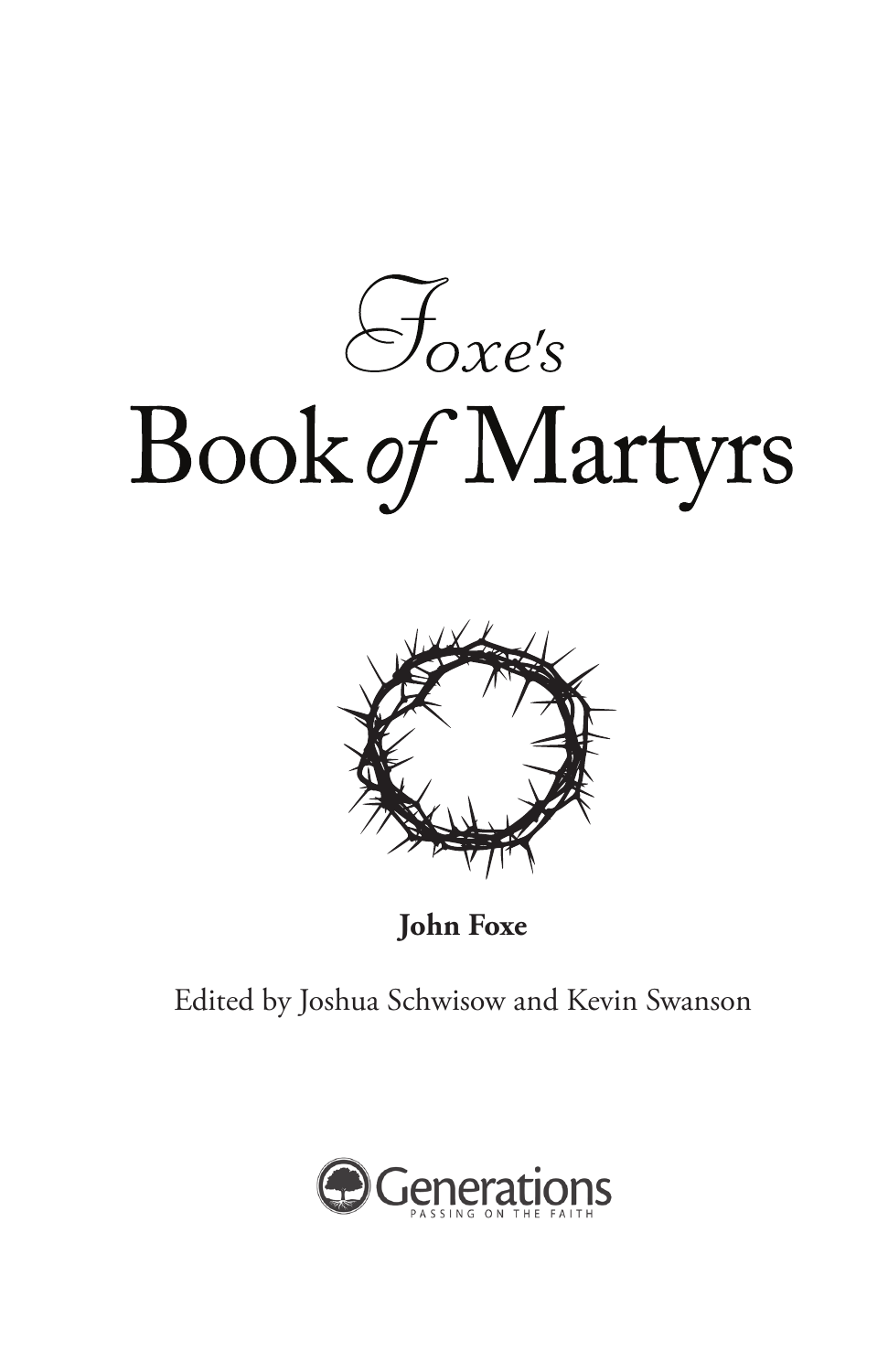Copyright © 2021 by Generations

All rights reserved. Printed in the United States of America.

ISBN: 978-1-954745-32-2

Production Management: Joshua Schwisow Interior Layout Design: Zane McMinn, Bethany Carpenter Cover Design: Justin Turley Cover Artwork: "The Christian Martyr's Last Prayer," Jean-Léon Gérôme, 1883, Wikimedia Commons, Public Domain.

Quotations of Scripture are drawn from the Authorized Version (KJV) or where noted as "NKJV," from the New King James Version®. Copyright © 1982 by Thomas Nelson. Used by permission. All rights reserved.

Generations 19039 Plaza Dr. Ste. 210 Parker, Colorado 80134 *www.generations.org*

For more information on this and other titles from Generations, visit *www.generations.org* or call *888-389-9080*.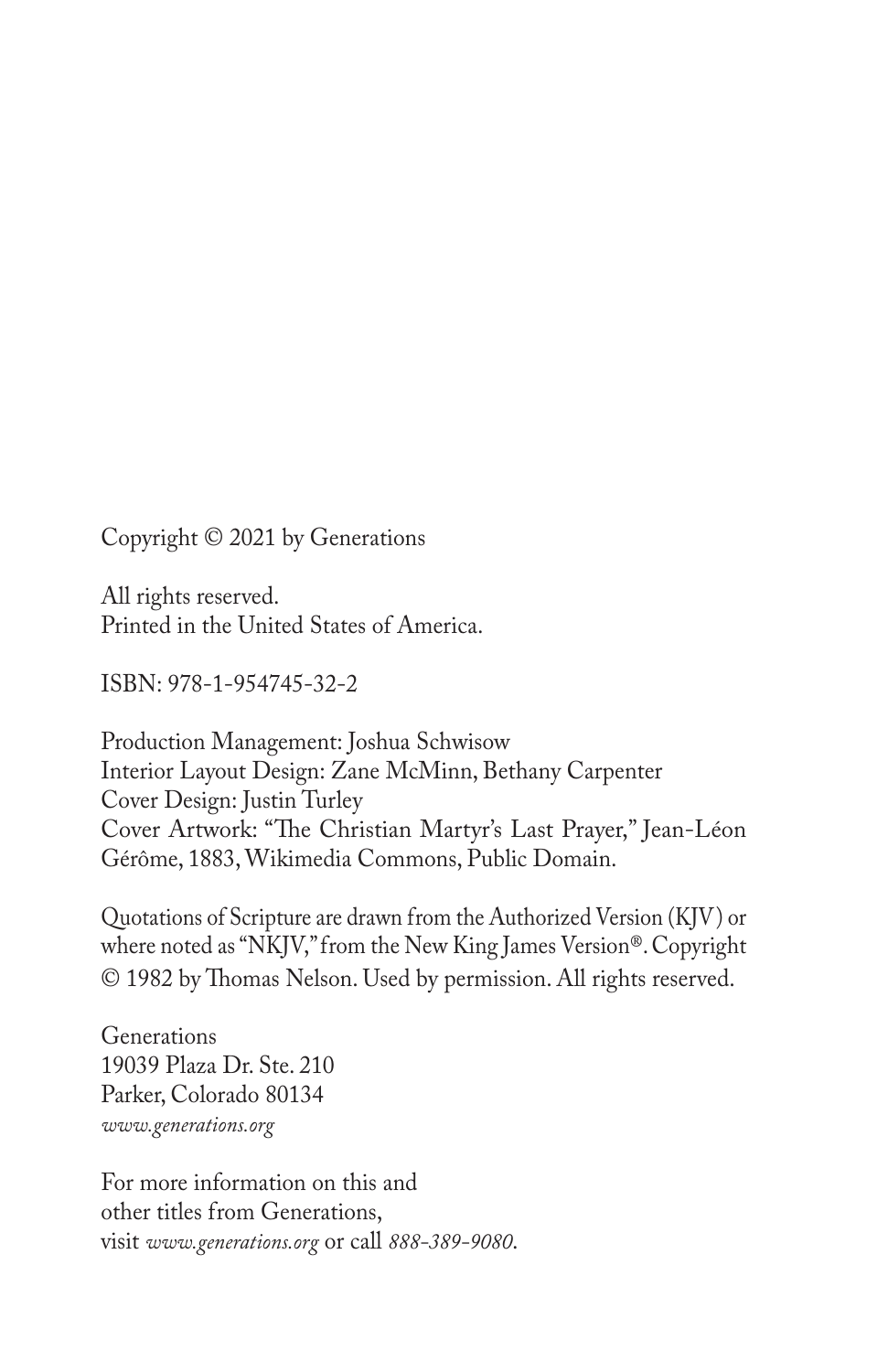## Contents

| 1. Christian Martyrs to the First General Persecutions  9 |     |
|-----------------------------------------------------------|-----|
|                                                           |     |
| 3. Persecutions of the Christians in Persia  61           |     |
|                                                           |     |
|                                                           |     |
| 6. Persecutions in Italy Under the Papacy 125             |     |
|                                                           |     |
| 8. Persecutions in Bohemia Under the Papacy 162           |     |
| 9. General Persecutions in Germany  174                   |     |
| 10. Persecutions in the Netherlands 182                   |     |
|                                                           |     |
| 12. Persecutions in Great Britain and Ireland 204         |     |
|                                                           |     |
|                                                           |     |
| 15. The Protestant Religion in Ireland 310                |     |
| 16. The Sufferings of the Scottish Covenanters 331        |     |
| 17. The Missionary Martyrs of the 19th Century            | 344 |
| 18. Martyrdoms of the 20th and 21st Centuries 352         |     |
|                                                           |     |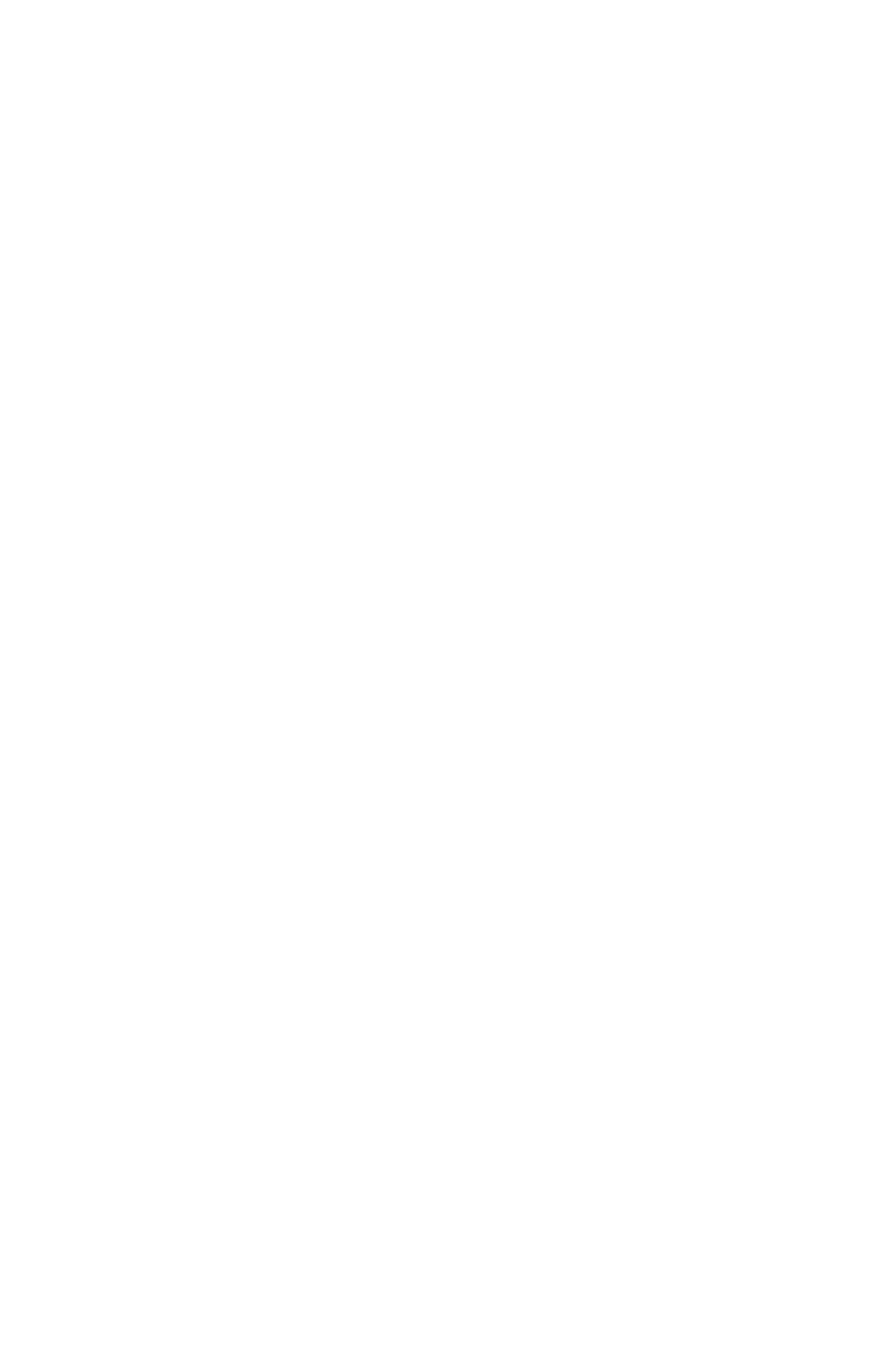## **PREFACE**

When John Foxe first published his *Book of Martyrs* in 1563, originally titled *Acts and Monuments of These Latter and Perilous Days*, he did not know how enduring his collection of stories would become. Foxe's book has become one of the most well-known works of Christian literature in the history of Christ's church. Since Foxe published the original work, it has continued to be updated century after century with additional stories of persecution and martyrdom. In a sense, Foxe's book is almost like a living, ever-updated register of Christ's faithful witnesses who did not love their lives to the death, but gave all for the Lord Jesus Christ.

In this edition of Foxe's classic work, published by Generations, it has been our intention to provide Foxe's book for a new generation of young Christians. To fulfill this goal, we have made the following editorial changes:

- 1. We began with the public domain edition of *Foxe's Book of Martyrs* edited by William Byron Forbush. We removed some of the chapters from Forbush's edition that covered certain figures in church history who, while historically significant, did not give their lives in martyrdom.
- 2. We retained the majority of Foxe's original work, but occasionally removed certain details and stories in order to keep the length of the work to a certain length. In particular, we removed some of Foxe's lists of martyrs, when the names given lacked a larger narrative explaining the circumstances of their martyrdoms.
- 3. We left Foxe's text largely unaltered and provided footnotes to explain difficult or archaic terms to the modern reader.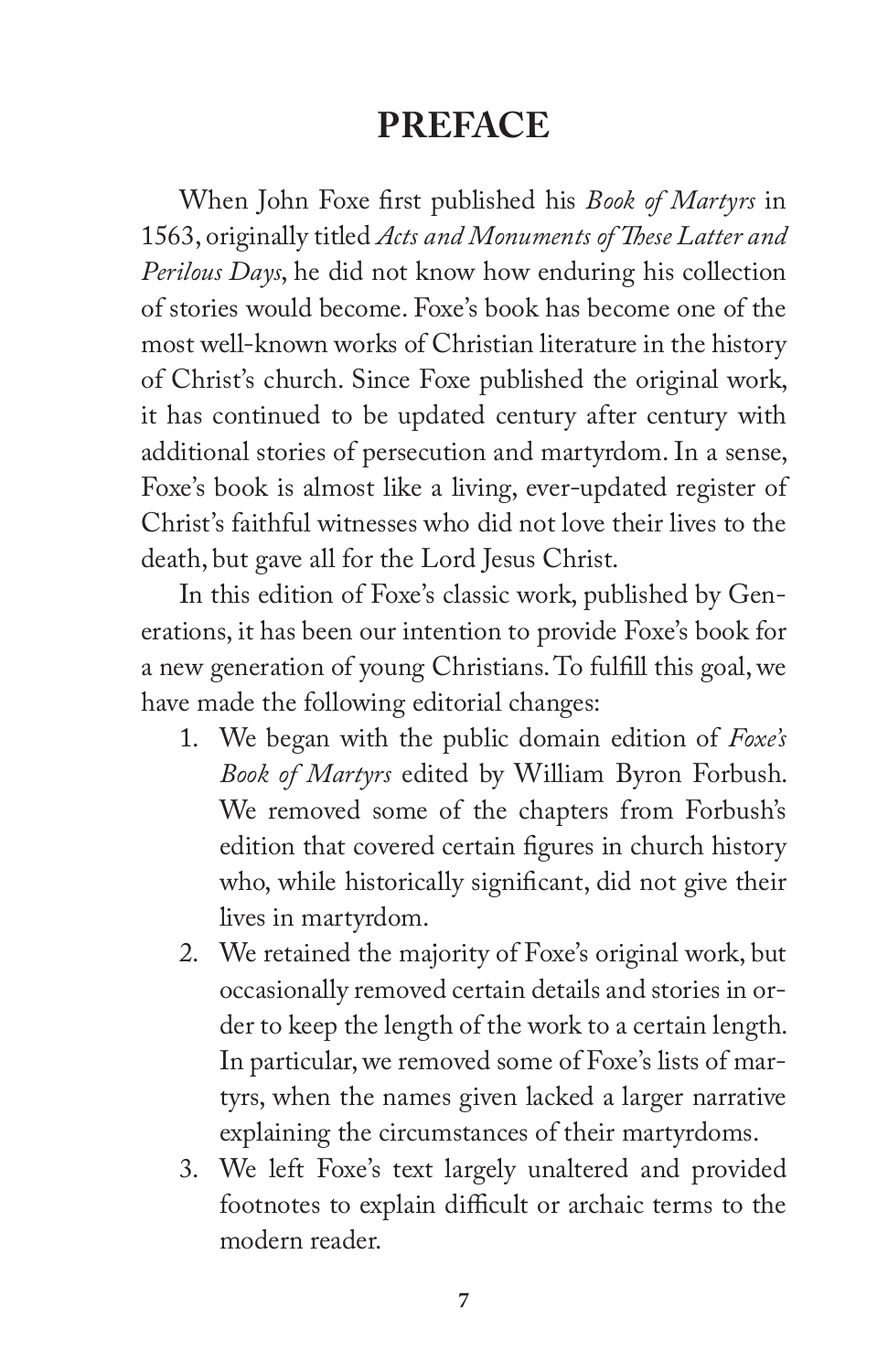- 4. In some (but not all) cases, extremely violent and graphic depictions of torture and death were removed. This was done not with the intention to lessen the sacrifice involved, or to sanitize the events. Instead, the goal was to make the work suitable for younger readers who might otherwise find it difficult to read Foxe's original due to the level of graphic depictions of violence and torture inflicted on the body.
- 5. Additionally, we have added chapters covering other significant stories of martyrdom, bringing Foxe's work up to the present day with selected examples of faithful Christians who gave their lives for Christ in every century.

It is our prayer that this fresh edition of *Foxe's Book of Martyrs* would be a tool to strengthen faith and steel the conviction of Christians in the present day to stand for the truth, no matter what the cost.

- Joshua Schwisow and Kevin Swanson, AD 2022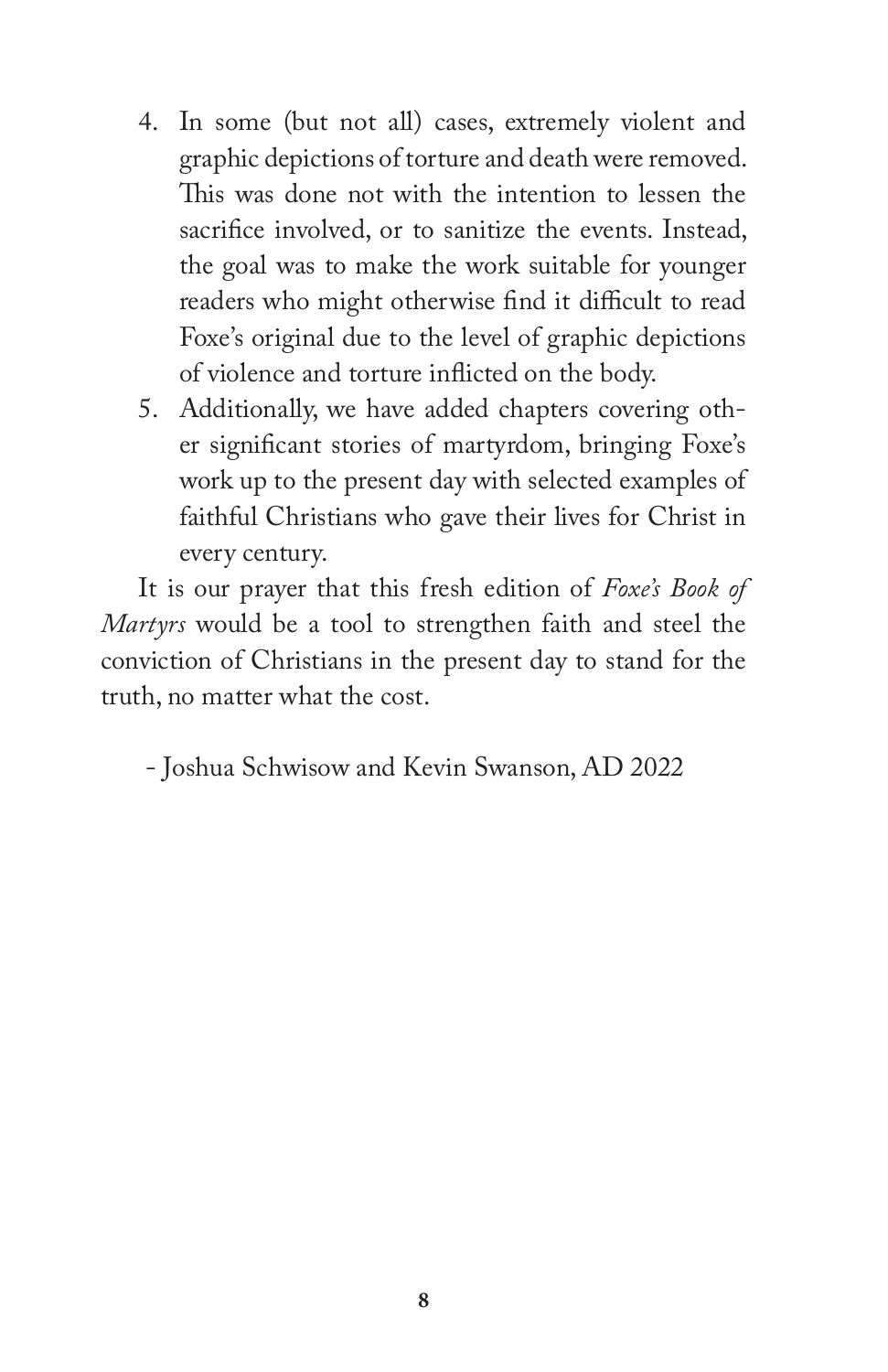

# **HISTORY OF CHRISTIAN MARTYRS TO THE FIRST GENERAL PERSECUTIONS UNDER NERO**

Inst our Savior, in the Gospel of Matthew, hearing the confession of Simon Peter, who, first of all other, openly acknowledged Him to be the Son of God, and perceiving the secret hand of His Father thereing the confession of Simon Peter, who, first of all other, openly acknowledged Him to be the Son of in, called him (alluding to his name) a rock, upon which rock He would build His Church so strong that the gates of hell should not prevail against it (Matt. 16:13-18). In these words three things are to be noted: First, that Christ will have a Church in this world. Secondly, that the same Church should mightily be impugned, $^1$  not only by the world, but also by the uttermost strength and powers of all hell. And,

<sup>1.</sup> assailed or opposed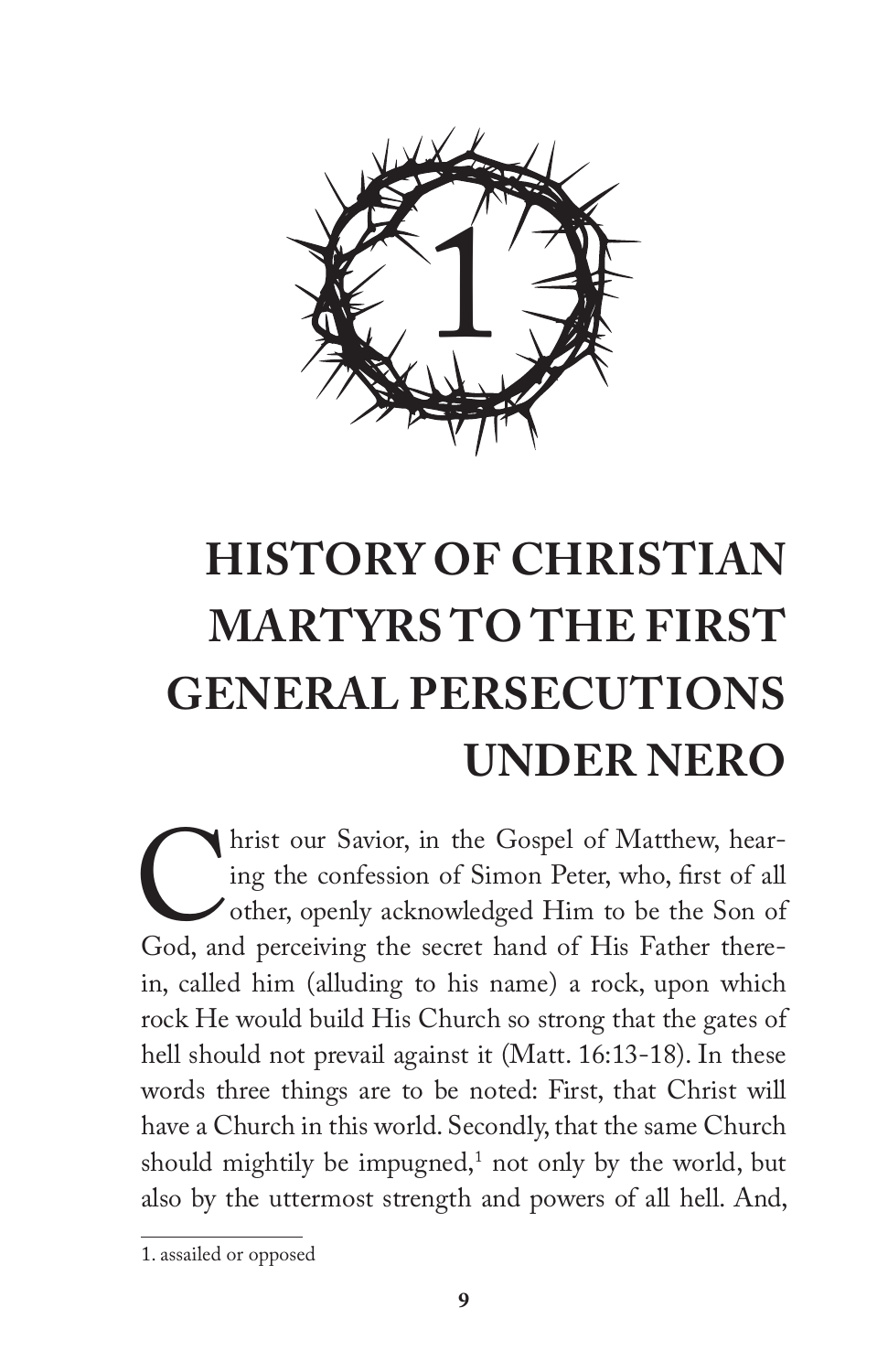thirdly, that the same Church, notwithstanding the uttermost of the devil and all his malice, should continue.

This prophecy of Christ we see wonderfully to be verified, insomuch that the whole course of the Church to this day may seem nothing else but a verifying of this prophecy. First, that Christ has set up a Church, needs no declaration. Secondly, what force of princes, kings, monarchs, governors, and rulers of this world, with their subjects, publicly and privately, with all their strength and cunning, have bent themselves against this Church! And, thirdly, how the said Church, all this notwithstanding, has yet endured and held its own! What storms and tempests it has weathered, wondrous it is to behold.

For the more evident declaration of this, I have addressed this present history, to the end, first, that the wonderful works of God in His Church might appear to His glory; also that, the continuance and proceedings of the Church, from time to time, being set forth, more knowledge and experience may redound thereby, to the profit of the reader and edification of Christian faith.

As it is not our business to enlarge upon our Savior's history, either before or after His crucifixion, we shall only find it necessary to remind our readers of the discomfiture<sup>2</sup> of the Jews by His subsequent resurrection. Although one apostle had betrayed Him; although another had denied Him, under the solemn sanction of an oath; and although the rest had forsaken Him, unless we may exclude "the disciple who was known unto the high-priest"; the history of His resurrection gave a new direction to all their hearts, and, after the mission of the Holy Spirit, imparted new confidence to their minds. The powers with which they were endued emboldened them

<sup>2.</sup> A feeling of unease or embarrassment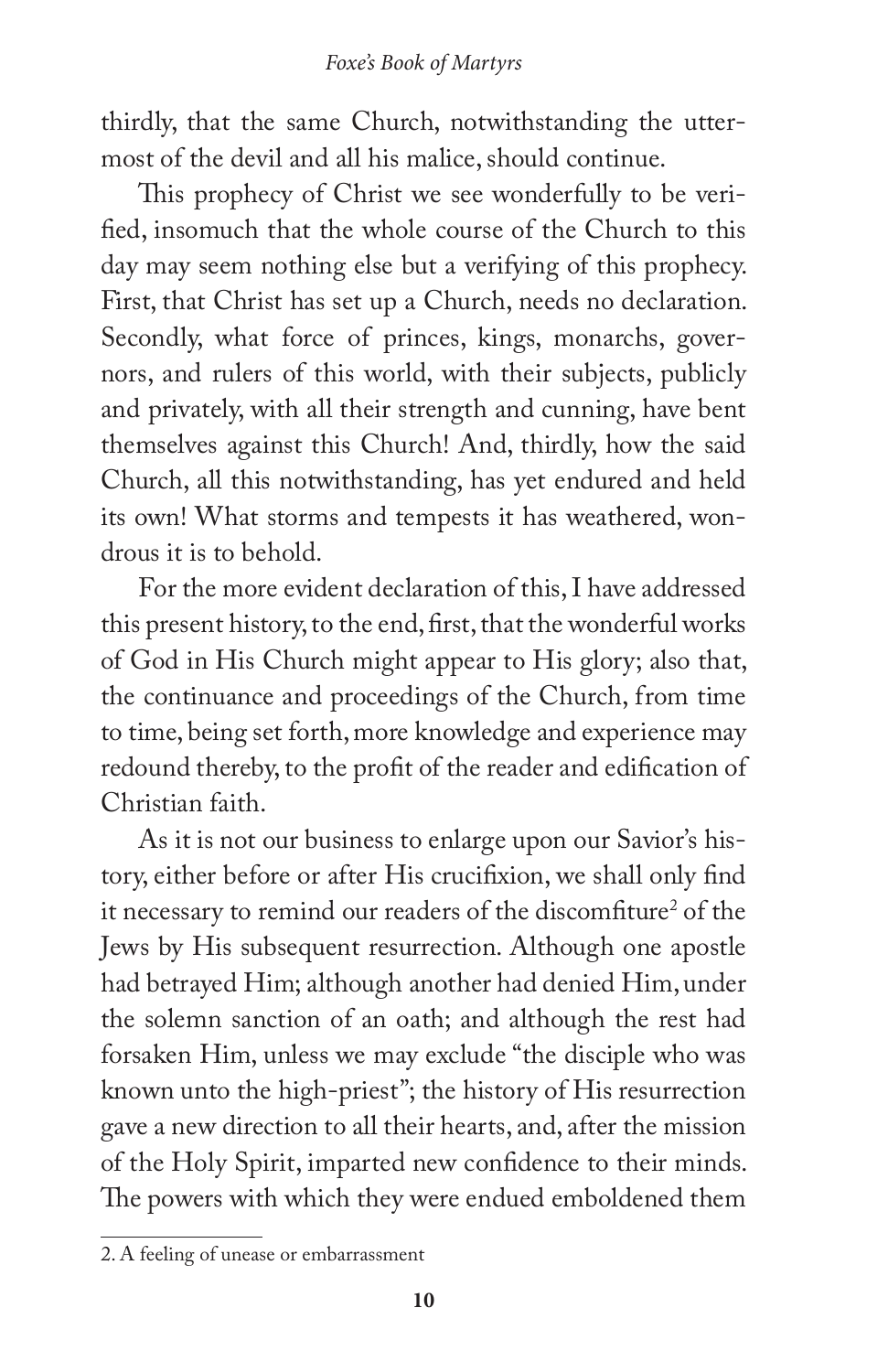to proclaim His name, to the confusion of the Jewish rulers, and the astonishment of Gentile proselytes.

#### **I. ST. STEPHEN**

St. Stephen suffered the next in order. His death was occasioned by the faithful manner in which he preached the Gospel to the betrayers and murderers of Christ. To such a degree of madness were they excited, that they cast him out of the city and stoned him to death. The time when he suffered is generally believed to have been at the Passover which succeeded to that of our Lord's crucifixion, and to the era of his ascension, in the following spring.

Upon this a great persecution was raised against all who professed their belief in Christ as the Messiah, or as a prophet. We are immediately told by St. Luke, that "there was a great persecution against the church which was at Jerusalem;" and that "they were all scattered abroad throughout the regions of Judaea and Samaria, except the apostles" (Acts 8:1).

About two thousand Christians, with Nicanor, one of the seven deacons, suffered martyrdom during the "persecution that arose about Stephen."

#### **II. JAMES THE GREAT**

The next martyr we meet with, according to St. Luke, in the History of the Apostle's Acts, was James the son of Zebedee, the elder brother of John, and a relative of our Lord; for his mother Salome was a first cousin to the Virgin Mary. It was not until ten years after the death of Stephen that the second martyrdom took place; for no sooner had Herod Agrippa been appointed governor of Judea, than, with a view to ingratiate himself with them, he raised a sharp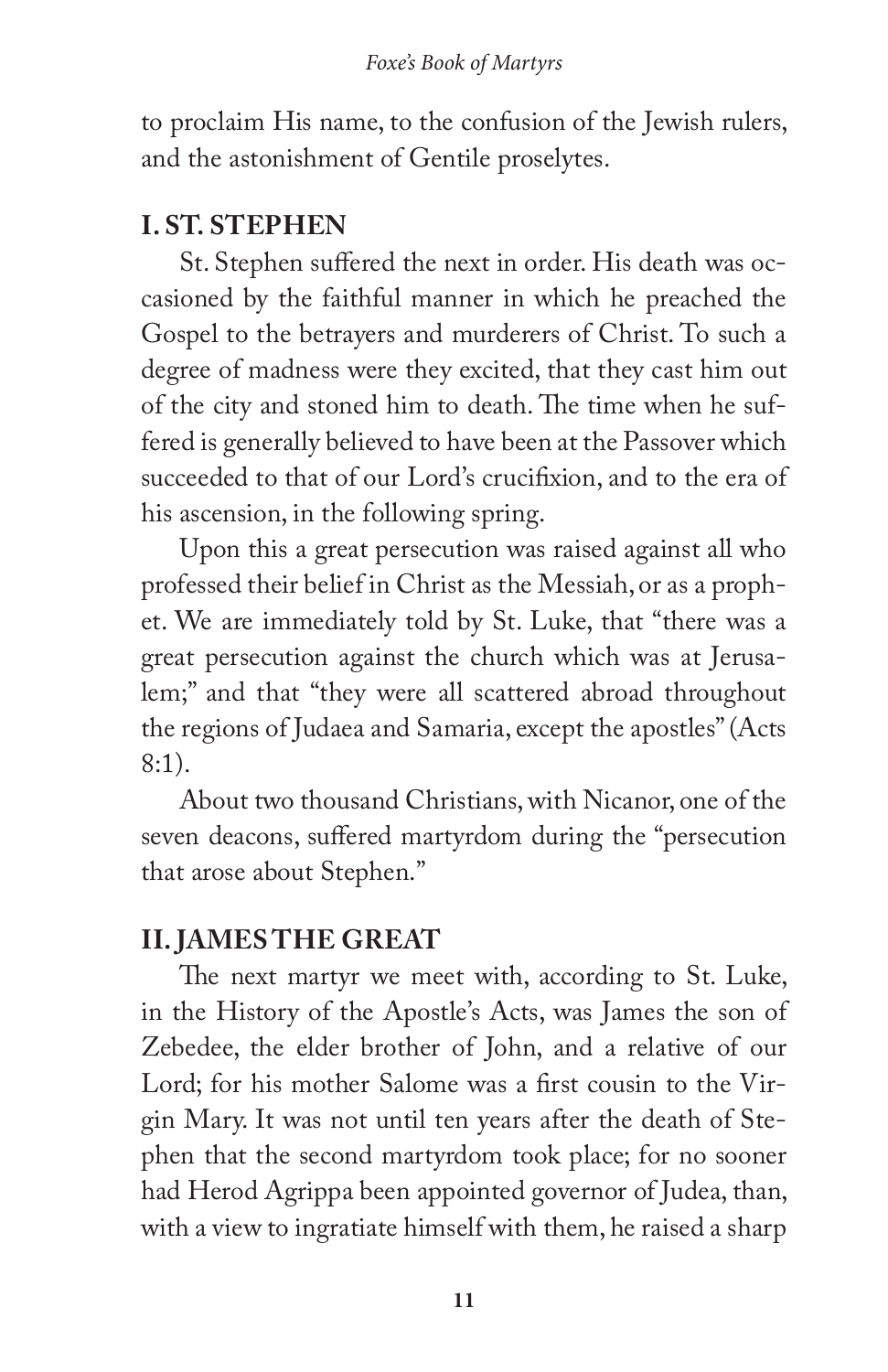persecution against the Christians, and determined to make an effectual blow, by striking at their leaders.

The account given us by an eminent primitive writer, Clemens Alexandrinus, ought not to be overlooked; that, as James was led to the place of martyrdom, his accuser was brought to repent of his conduct by the apostle's extraordinary courage and undauntedness, and fell down at his feet to request his pardon, professing himself a Christian, and resolving that James should not receive the crown of martyrdom alone. Hence they were both beheaded at the same time. Thus did the first apostolic martyr cheerfully and resolutely receive that cup, which he had told our Savior he was ready to drink. Timon and Parmenas suffered martyrdom about the same time; the one at Philippi, and the other in Macedonia. These events took place AD 44.

#### **III. PHILIP**

Philip was born at Bethsaida, in Galilee and was first called by the name of "disciple." He labored diligently in Upper Asia, and suffered martyrdom at Heliopolis, in Phrygia. He was scourged, thrown into prison, and afterwards crucified, AD 54.

#### **IV. MATTHEW**

Matthew, whose occupation was that of a toll-gatherer, was born at Nazareth. He wrote his gospel in Hebrew, which was afterwards translated into Greek by James the Less. The scene of his labors was Parthia, and Ethiopia, in which latter country he suffered martyrdom, being slain with a halberd in the city of Nadabah, AD 60.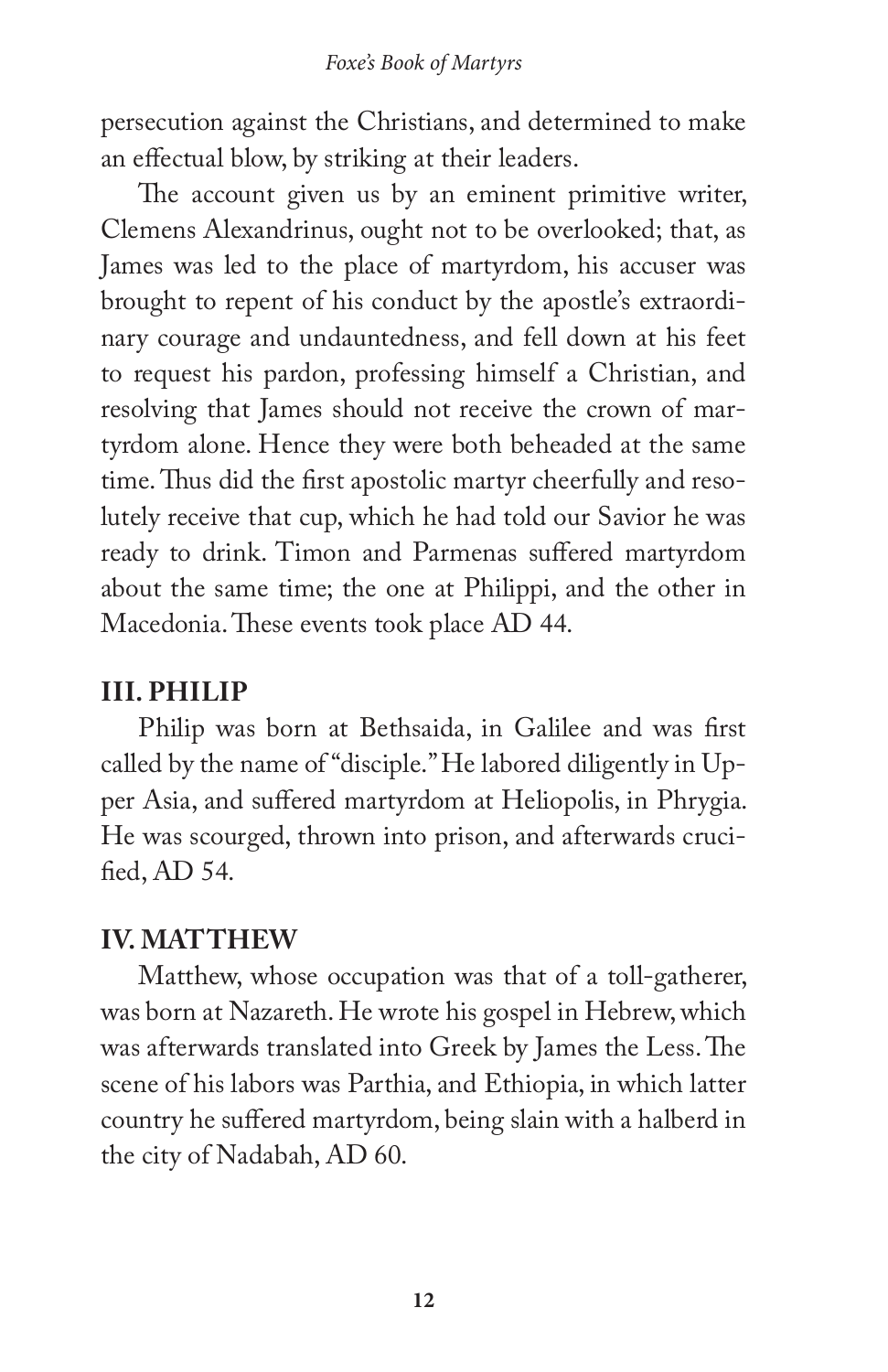#### **V. JAMES THE LESS**

James the Less is supposed by some to have been the brother of our Lord, by a former wife of Joseph. This is very doubtful, and accords too much with the Catholic superstition, that Mary never had any other children except our Savior. He was elected to the oversight of the churches of Jerusalem; and was the author of the Epistle ascribed to James in the sacred canon. At the age of ninety-four he was beat and stoned by the Jews; and finally had his brains dashed out with a fuller's club.3

#### **VI. MATTHIAS**

Matthias, of whom less is known than of most of the other disciples, was elected to fill the vacant place of Judas. He was stoned at Jerusalem and then beheaded.

#### **VII. ANDREW**

Andrew was the brother of Peter. He preached the gospel to many Asiatic nations; but on his arrival at Edessa he was taken and crucified on a cross, the two ends of which were fixed transversely in the ground. Hence the derivation of the term, St. Andrew's Cross.

#### **VIII. MARK**

Mark was born of Jewish parents of the tribe of Levi. He is supposed to have been converted to Christianity by Peter, whom he served as an amanuensis,<sup>4</sup> and under whose inspection he wrote his Gospel in the Greek language.<sup>5</sup> Mark was dragged to pieces by the people of Alexandria, at the great

<sup>3.</sup> A tool used by fullers to clean and prepare wool.

<sup>4.</sup> An ancient scribe who would copy what was dictated to him by another.

<sup>5.</sup> The Gospel of Mark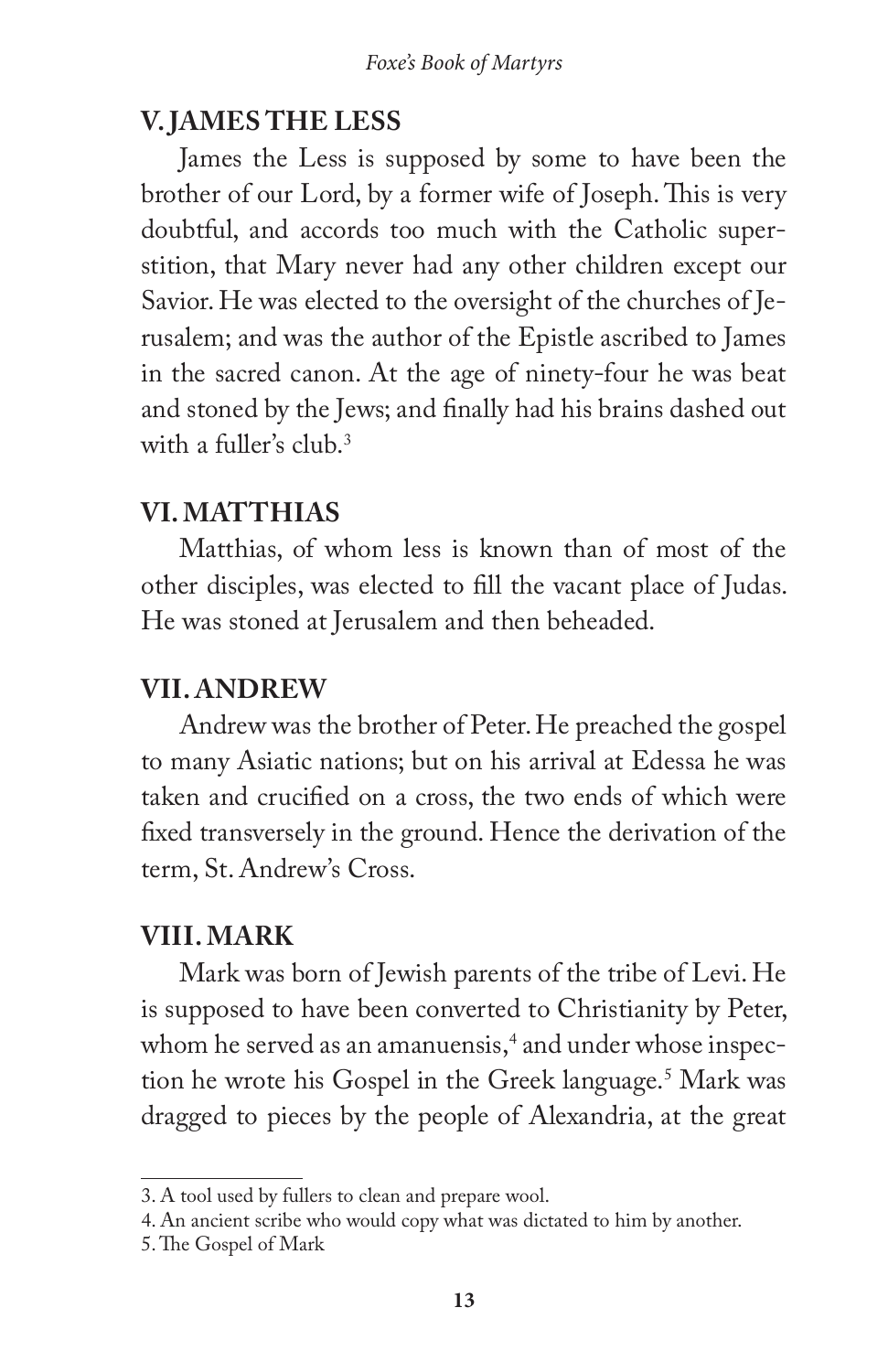solemnity of Serapis their idol, ending his life under their merciless hands.

#### **IX. PETER**

Among many other saints, the blessed apostle Peter was condemned to death, and crucified, as some do write, at Rome; albeit some others, and not without cause, do doubt thereof. Hegesippus saith that Nero sought a reason against Peter to put him to death; which, when the people perceived, they entreated Peter with much ado that he would fly the city. Peter, through their importunity<sup>6</sup> at length persuaded, prepared himself to avoid. But, coming to the gate, he saw the Lord Christ come to meet him, to whom he, worshipping, said, "Lord, where are you going?" To whom He answered and said, "I have come again to be crucified." By this, Peter, perceiving his suffering to be understood, returned into the city. Jerome says that he was crucified, his head being down and his feet upward, himself so requiring, because he was (he said) unworthy to be crucified after the same form and manner as the Lord was.

#### **X. PAUL**

Paul, the apostle, who before was called Saul, after his great travail and unspeakable labors in promoting the Gospel of Christ, suffered also in this first persecution under Nero. Abdias, declares that under his execution Nero sent two of his esquires, Ferega and Parthemius, to bring him word of his death. They, coming to Paul instructing the people, desired him to pray for them, that they might believe; who told them that shortly after they should believe and be baptized at his tomb. This done, the soldiers came and led him out of

<sup>6.</sup> Persistent pleading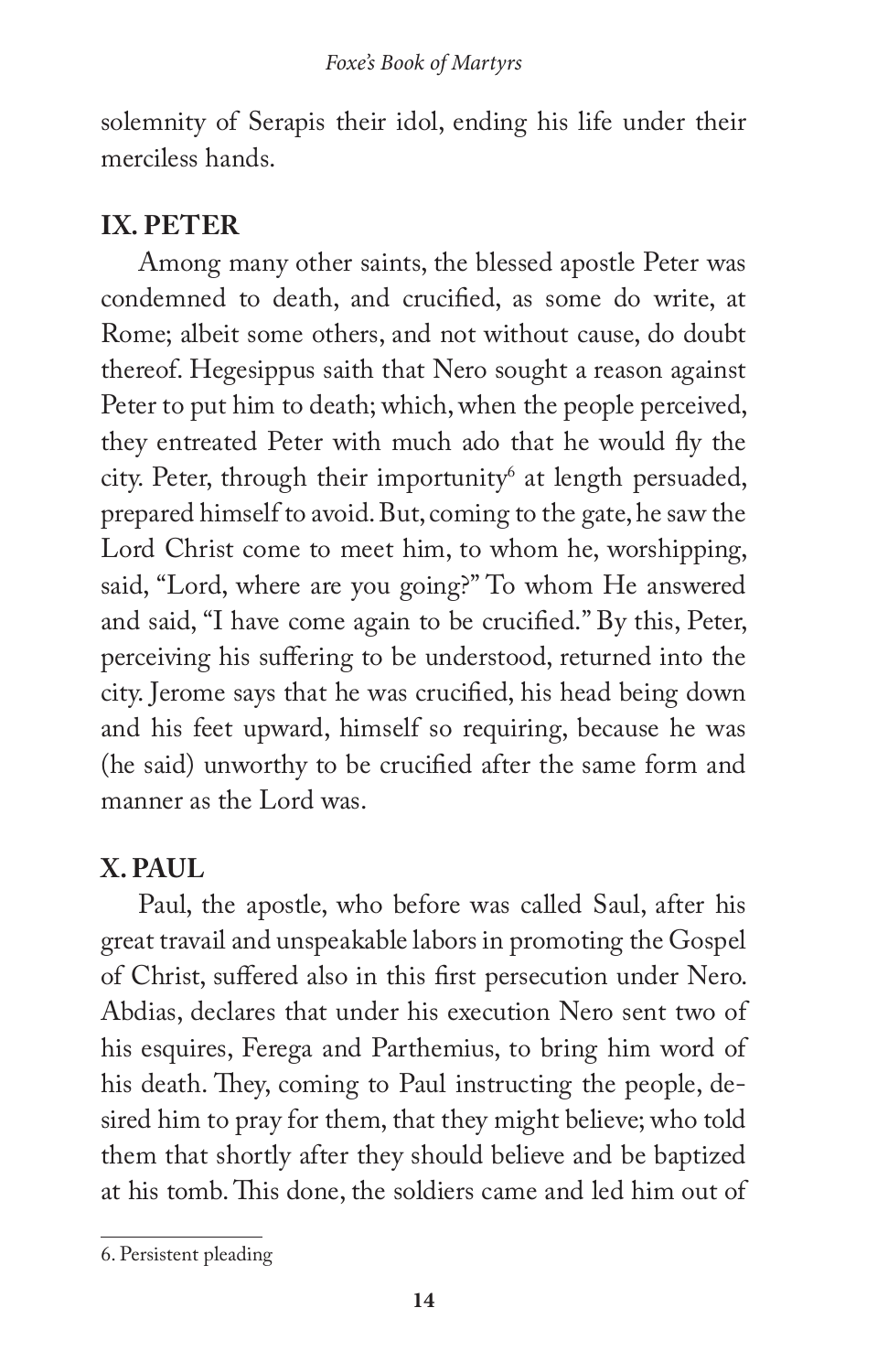the city to the place of execution, where he, after his prayers made, gave his neck to the sword.

## **XI. JUDE**

Jude, the brother of James, was commonly called Thaddeus. He was crucified at Edessa, AD 72.

### **XII. BARTHOLOMEW**

Bartholomew preached in several countries, and having translated the Gospel of Matthew into the language of India, he propagated it in that country. He was at length cruelly beaten and then crucified by the impatient idolaters.

#### **XIII. THOMAS**

Thomas, called Didymus, preached the Gospel in Parthia and India, where exciting the rage of the pagan priests, he was martyred by being thrust through with a spear.

#### **XIV. LUKE**

The evangelist Luke was the author of the Gospel which goes under his name.7 He traveled with Paul through various countries, and is believed to have been hanged on an olive tree, by the idolatrous priests of Greece.

### **XV. SIMON**

Simon, surnamed the Zealot, preached the Gospel in Mauritania, Africa, and even in Britain, in which latter country he was crucified, AD 74.

### **XVI. JOHN**

John, the "beloved disciple," was brother to James the

<sup>7.</sup> The Gospel of Luke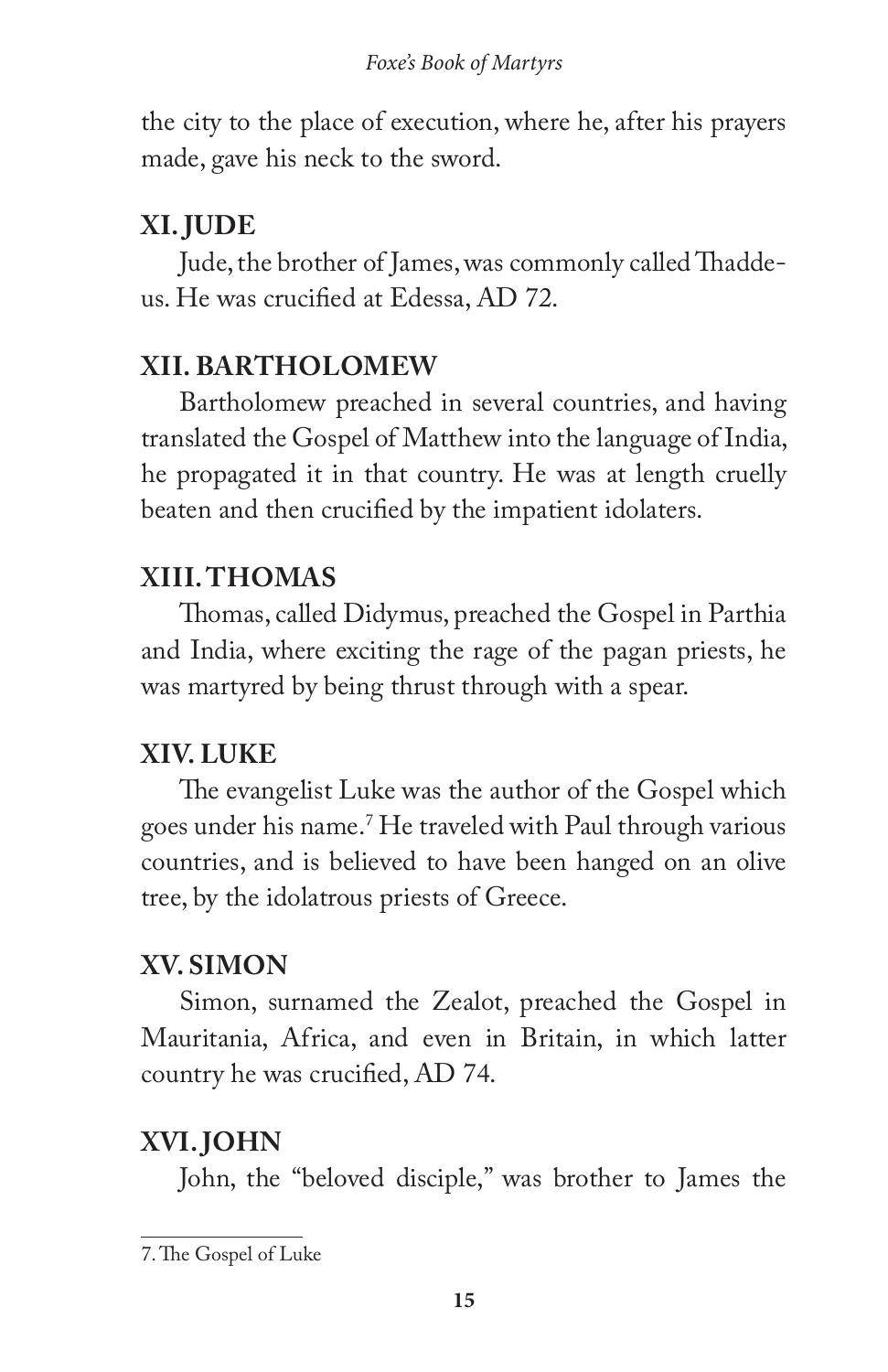Great. The churches of Smyrna, Pergamos, Sardis, Philadelphia, Laodicea, and Thyatira, were founded by him. From Ephesus he was ordered to be sent to Rome, where it is affirmed he was cast into a cauldron of boiling oil. He escaped by miracle, without injury. Domitian afterwards banished him to the Isle of Patmos, where he wrote the Book of Revelation. Nerva, the successor of Domitian, recalled him. He was the only apostle who escaped a violent death.

#### **XVII. BARNABAS**

Barnabas was of Cyprus, but of Jewish descent, his death is believed to have taken place about AD 73.

And yet, notwithstanding all these continual persecutions and horrible punishments, the Church daily increased, deeply rooted in the doctrine of the apostles, and watered plenteously with the blood of saints.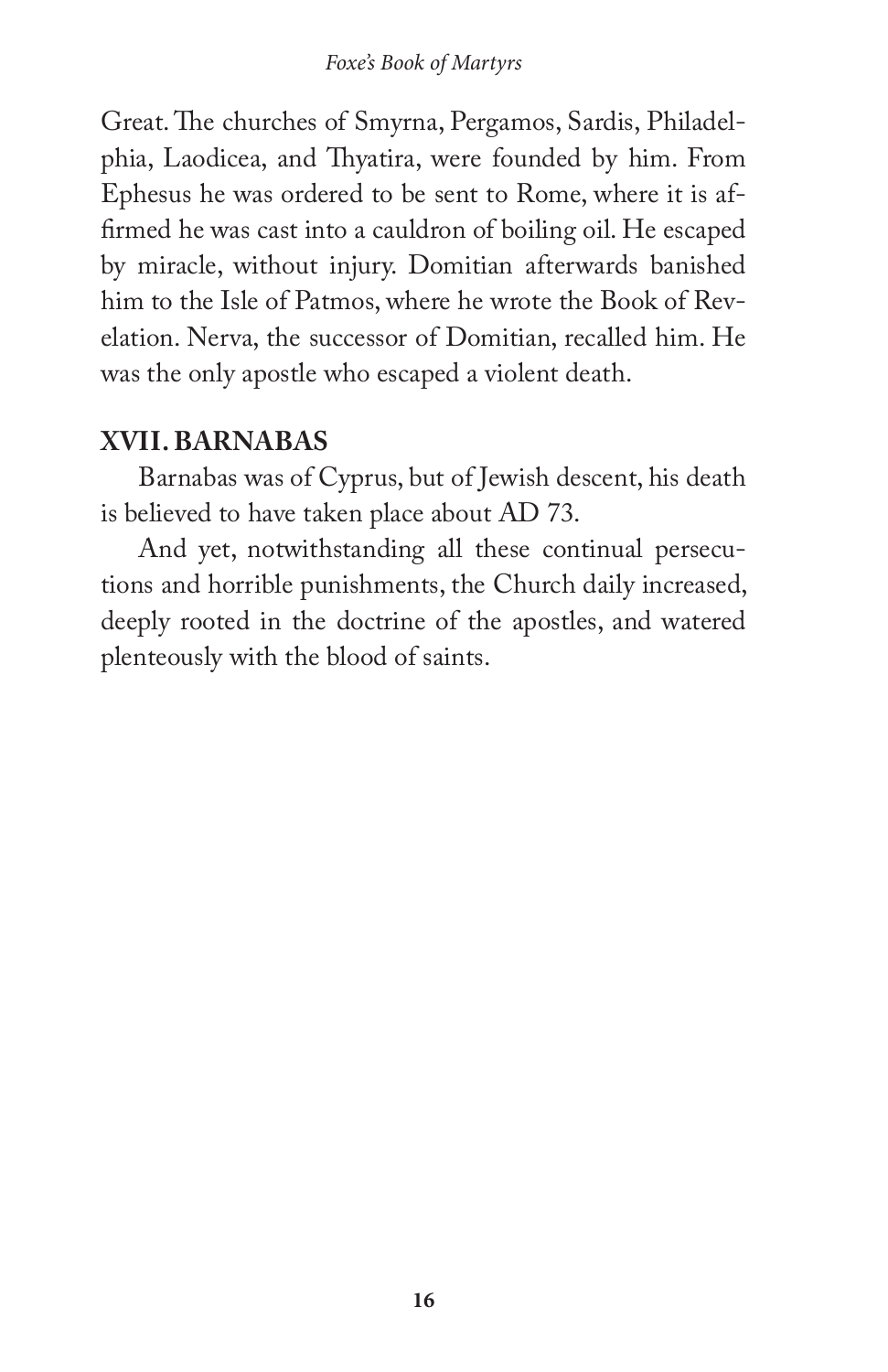

## **THE TEN EARLY PERSECUTIONS**

### **THE FIRST PERSECUTION UNDER NERO, AD 67**

The first persecution of the Church took place in the year 67, under Nero, the sixth emperor of Rome.<br>This monarch reigned for the space of five years, with tolerable credit to himself, but then gave way to the year 67, under Nero, the sixth emperor of Rome. This monarch reigned for the space of five years, greatest extravagancy of temper, and to the most atrocious barbarities. Among other diabolical whims, he ordered that the city of Rome should be set on fire, which order was executed by his officers, guards, and servants. While the imperial city was in flames, he went up to the tower of Macaenas, played upon his harp, sung the song of the burning of Troy, and openly declared that "he wished the ruin of all things before his death." Besides the noble pile, called the Circus,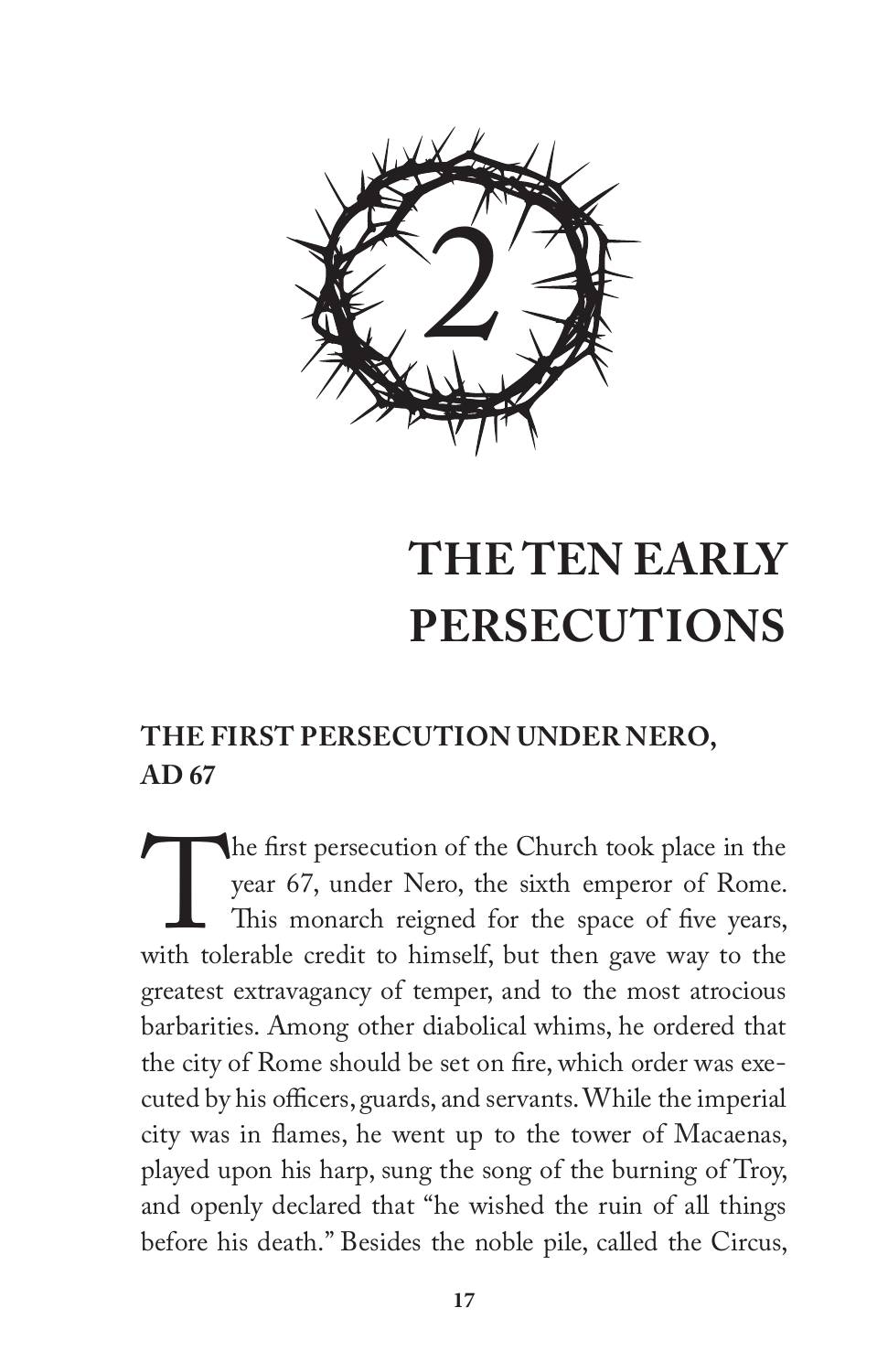many other palaces and houses were consumed; several thousands perished in the flames, were smothered in the smoke, or buried beneath the ruins.

This dreadful conflagration continued nine days; when Nero, finding that his conduct was greatly blamed, and a severe odium cast upon him, determined to lay the whole upon the Christians, at once to excuse himself, and have an opportunity of glutting his sight with new cruelties. This was the occasion of the first persecution; and the barbarities exercised on the Christians were such as even excited the commiseration of the Romans themselves. Nero even refined upon cruelty, and contrived all manner of punishments for the Christians that the most infernal imagination could design. In particular, he had some sewed up in skins of wild beasts, and then worried by dogs<sup>1</sup> until they expired; and others dressed in shirts made stiff with wax, fixed to axletrees, and set on fire in his gardens, in order to illuminate them. This persecution was general throughout the whole Roman Empire; but it rather increased than diminished the spirit of Christianity. In the course of it, St. Paul and St. Peter were martyred.

To their names may be added, Erastus, chamberlain of Corinth; Aristarchus, the Macedonian, and Trophimus, an Ephesian, converted by St. Paul, and fellow-laborer with him, Joseph, commonly called Barsabas, and Ananias, bishop of Damascus; each of the Seventy.

#### **THE SECOND PERSECUTION UNDER DOMI-TIAN, AD 81**

The emperor Domitian, who was naturally inclined to cruelty, first slew his brother, and then raised the second persecution against the Christians. In his rage he put to death

<sup>1.</sup> This phrase means to be attacked or harassed by dogs.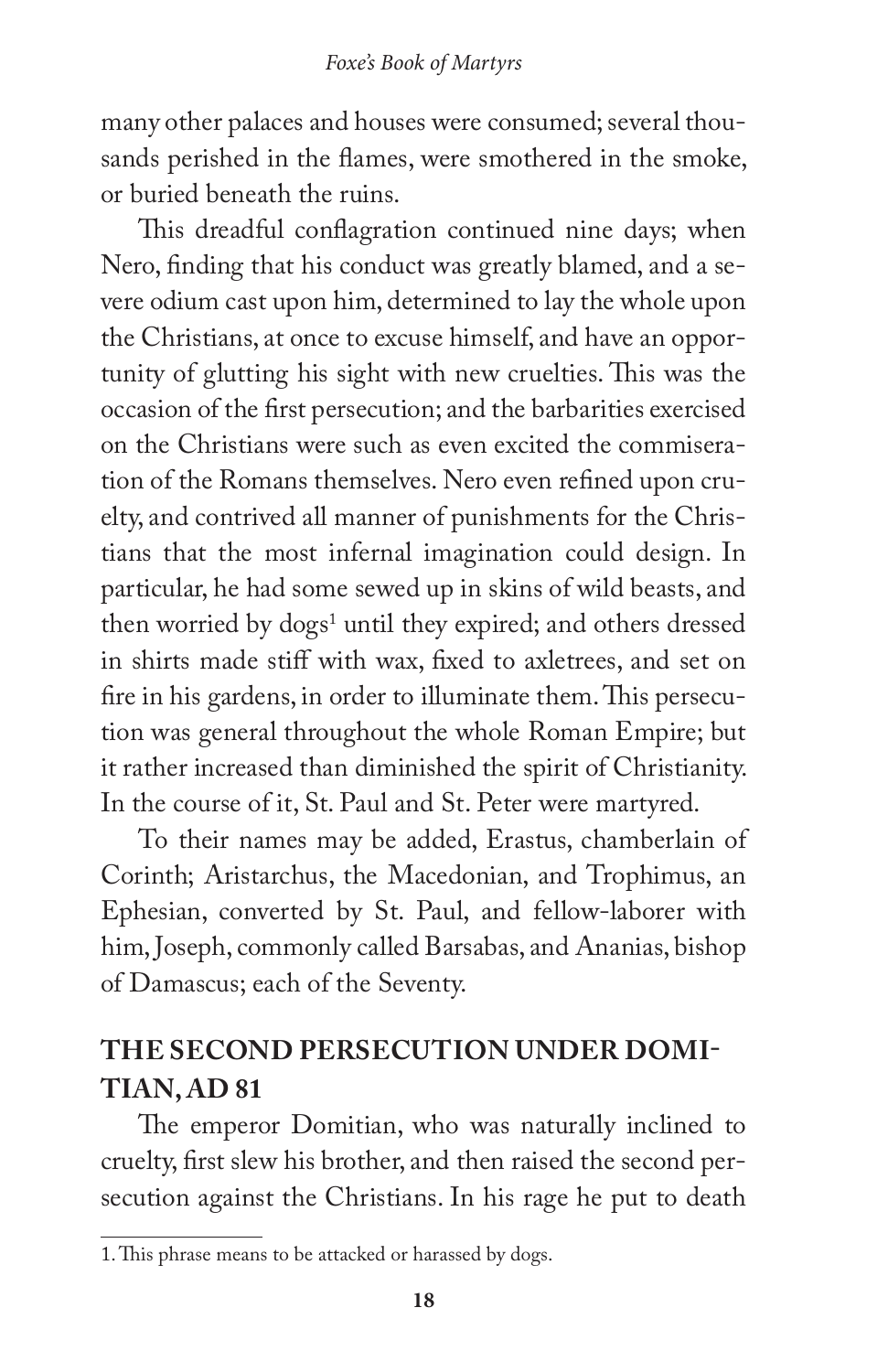some of the Roman senators, some through malice; and others to confiscate their estates. He then commanded all the lineage of David<sup>2</sup> be put to death.

Among the numerous martyrs that suffered during this persecution was Simeon, bishop of Jerusalem, who was crucified; and St. John, who was boiled in oil, and afterward banished to Patmos. Flavia, the daughter of a Roman senator, was likewise banished to Pontus; and a law was made, "That no Christian, once brought before the tribunal, should be exempted from punishment without renouncing his religion."

A variety of fabricated tales were, during this reign, composed in order to injure the Christians. Such was the infatuation of the pagans, that, if famine, pestilence, or earthquakes afflicted any of the Roman provinces, it was laid upon the Christians. These persecutions among the Christians increased the number of informers and many, for the sake of gain, swore away the lives of the innocent.

Another hardship was, that, when any Christians were brought before the magistrates, a test oath was proposed, when, if they refused to take it, death was pronounced against them; and if they confessed themselves Christians, the sentence was the same.

The following were the most remarkable among the numerous martyrs who suffered during this persecution.

Dionysius, the Areopagite, was an Athenian by birth, and educated in all the useful and ornamental literature of Greece. He then travelled to Egypt to study astronomy, and made very particular observations on the great and super-

<sup>2.</sup> Foxe uses the phrase "lineage of David" to refer to all of Christ's people. Jesus Christ is the Son of David, the Lion of the tribe of Judah.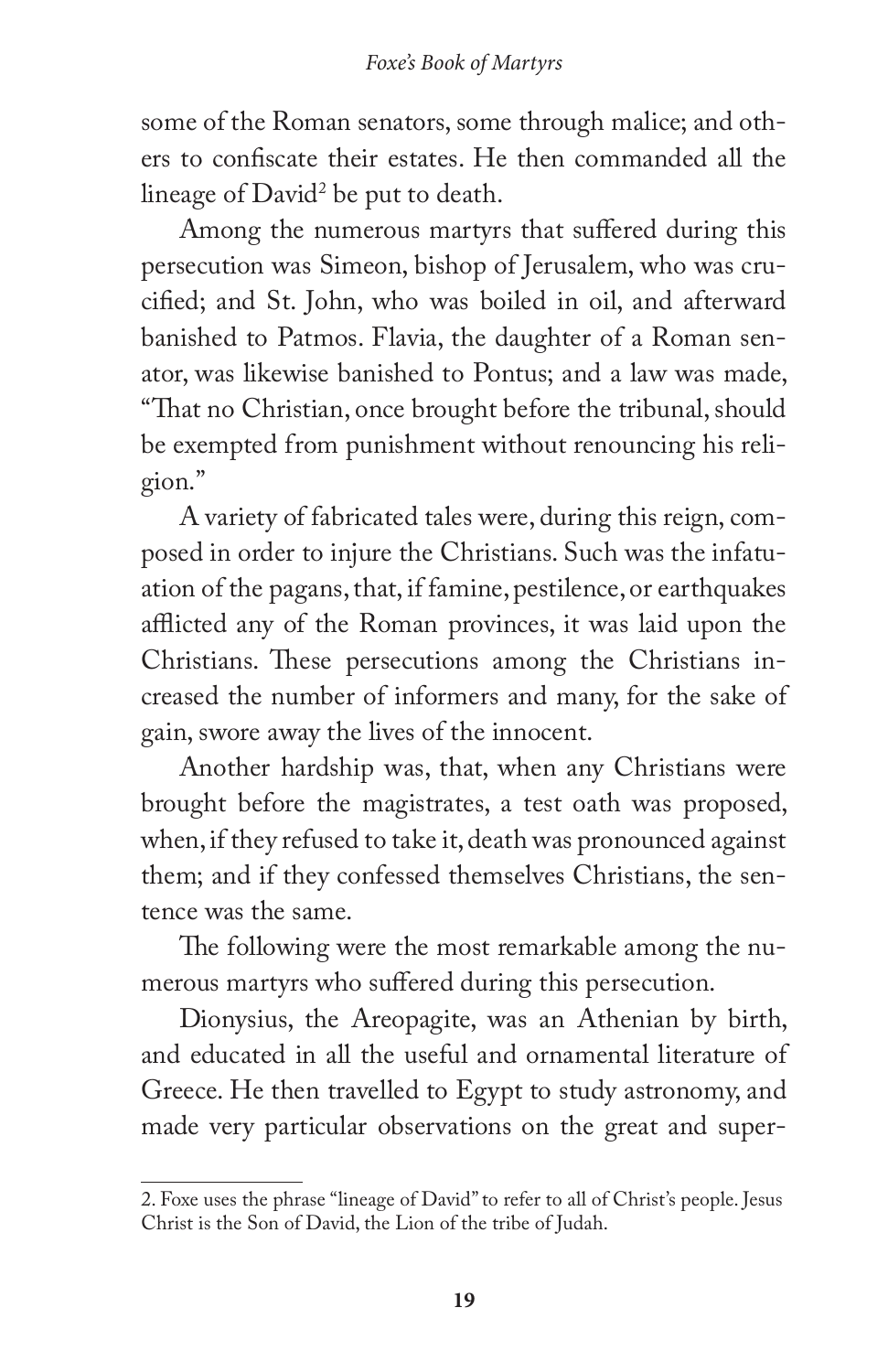natural eclipse, which happened at the time of our Savior's crucifixion.

The sanctity of his conversation and the purity of his manners recommended him so strongly to the Christians in general, that he was appointed bishop of Athens.

Nicodemus, a benevolent Christian of some distinction, suffered at Rome during the rage of Domitian's persecution.

Protasius and Gervasius were martyred at Milan.

Timothy was the celebrated disciple of St. Paul, and bishop of Ephesus, where he zealously governed the Church until AD 97. At this period, as the pagans were about to celebrate a feast called Catagogion,<sup>3</sup> Timothy, meeting the procession, severely reproved them for their ridiculous idolatry, which so exasperated the people that they fell upon him with their clubs, and beat him in so dreadful a manner that he expired from the bruises two days later.

## **THE THIRD PERSECUTION UNDER TRAJAN, AD 108**

In the third persecution Pliny the Second, a man learned and famous, seeing the lamentable slaughter of Christians, and moved to pity, wrote to Trajan, telling him that there were many thousands of Christians daily put to death, of which none did anything contrary to the Roman laws worthy of persecution. "The whole account they gave of their crime or error (whichever it is to be called) amounted only to this-viz. that they were accustomed on a stated day to meet before daylight, and to repeat together a set form of prayer to Christ as a God, and to bind themselves by an obligation—not indeed to commit wickedness; but, on the con-

<sup>3.</sup> During this celebration, images of pagan gods were carried through the streets in a procession.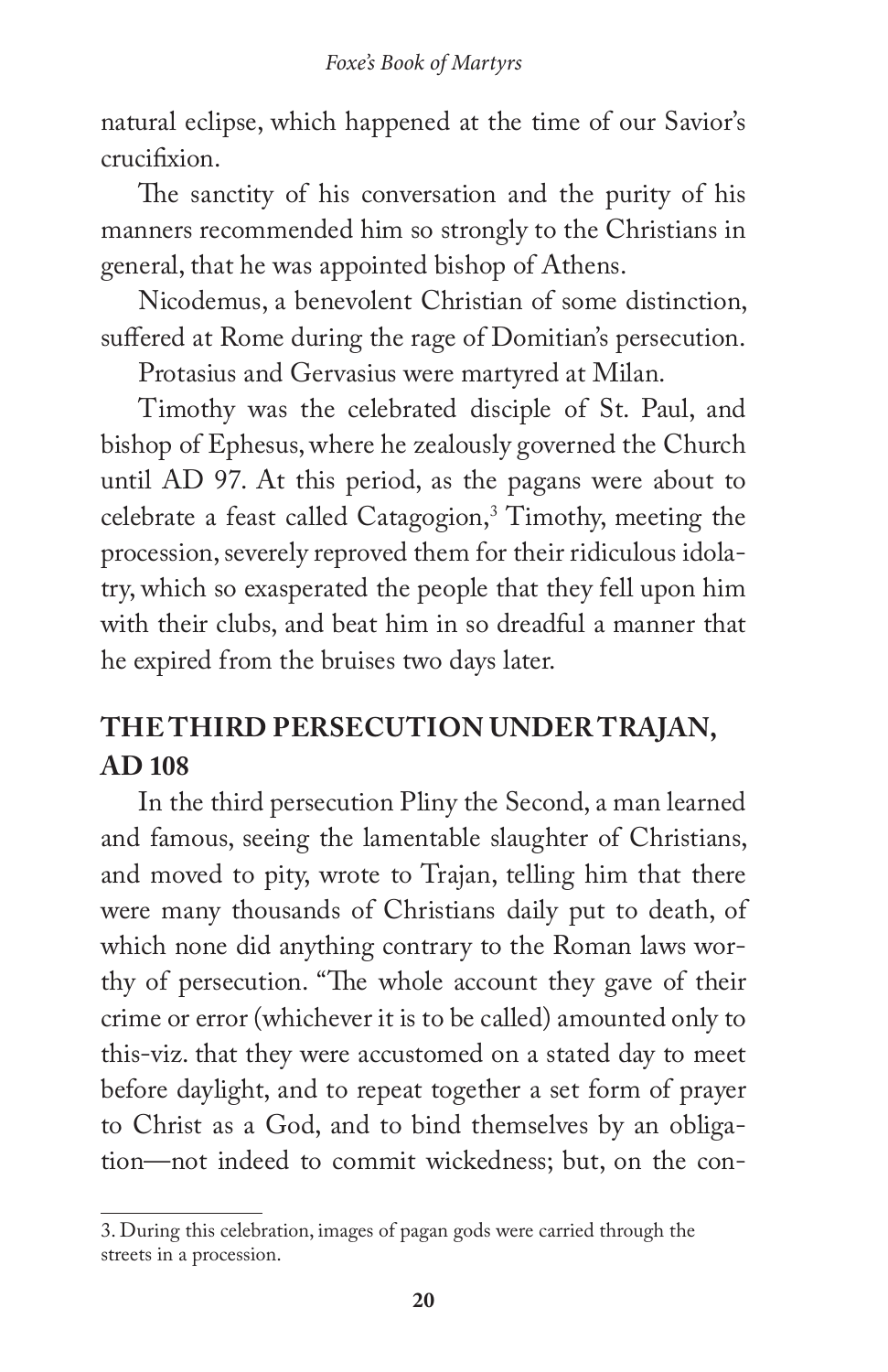trary—never to commit theft, robbery, or adultery, never to falsify their word, never to defraud any man: after which it was their custom to separate, and reassemble to partake in common of a harmless meal."

In this persecution suffered the blessed martyr, Ignatius, who is held in famous reverence among very many. This Ignatius was appointed to the bishopric of Antioch next after Peter in succession. Some do say, that he, being sent from Syria to Rome, because he professed Christ, was given to the wild beasts to be devoured. It is also said of him, that when he passed through Asia, being under the most strict custody of his keepers, he strengthened and confirmed the churches through all the cities as he went, both with his exhortations and preaching of the Word of God.

Accordingly, having come to Smyrna, he wrote to the Church at Rome, exhorting them not to use means for his deliverance from martyrdom, lest they should deprive him of that which he most longed and hoped for. "Now I begin to be a disciple. I care for nothing, of visible or invisible things, so that I may but win Christ. Let fire and the cross, let the companies of wild beasts, let breaking of bones and tearing of limbs, let the grinding of the whole body, and all the malice of the devil, come upon me; be it so, only may I win Christ Jesus!" And even when he was sentenced to be thrown to the beasts, such as the burning desire that he had to suffer, that when he heard the lions roaring, said: "I am the wheat of Christ: I am going to be ground with the teeth of wild beasts, that I may be found pure bread."

Trajan being succeeded by Adrian, the latter continued this third persecution with as much severity as his predecessor. About this time Alexander, bishop of Rome, with his two deacons, were martyred; as were Quirinus and Hernes,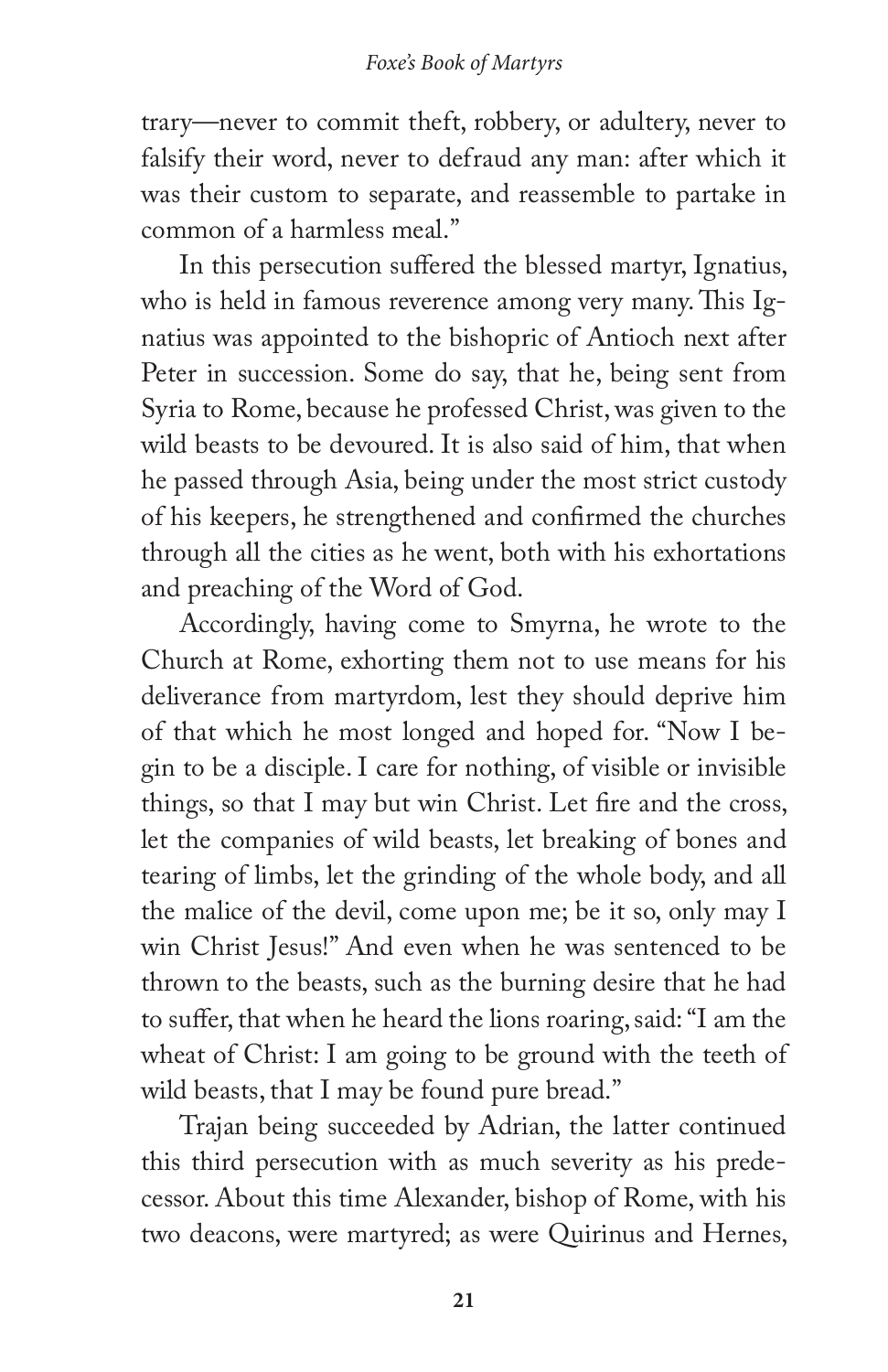with their families; Zenon, a Roman nobleman, and about ten thousand other Christians.

In Mount Ararat many were crucified, crowned with thorns, and spears run into their sides, in imitation of Christ's passion. Eustachius, a brave and successful Roman commander, was by the emperor ordered to join in an idolatrous sacrifice to celebrate some of his own victories; but his faith (being a Christian in his heart) was so much greater than his vanity, that he nobly refused it. Enraged at the denial, the ungrateful emperor forgot the service of this skillful commander, and ordered him and his whole family to be martyred.

At the martyrdom of Faustines and Jovita, brothers and citizens of Brescia, their torments were so many, and their patience so great, that Calocerius, a pagan, beholding them, was struck with admiration, and exclaimed in a kind of ecstasy, "Great is the God of the Christians!" for which he was apprehended,4 and suffered a similar fate.

Many other similar cruelties and rigors were exercised against the Christians, until Quadratus, bishop of Athens, made a learned apology<sup>5</sup> in their favor before the emperor, who happened to be there and Aristides, a philosopher of the same city, wrote an elegant epistle, which caused Adrian to relax in his severities, and relent in their favor.

Adrian dying AD 138, was succeeded by Antoninus Pius, one of the most amiable monarchs that ever reigned, and who stopped the persecutions against the Christians.

<sup>4.</sup> Arrested

<sup>5.</sup> This word is taken from the Greek word *apologia*, which means "to give an answer" or "to give a defense."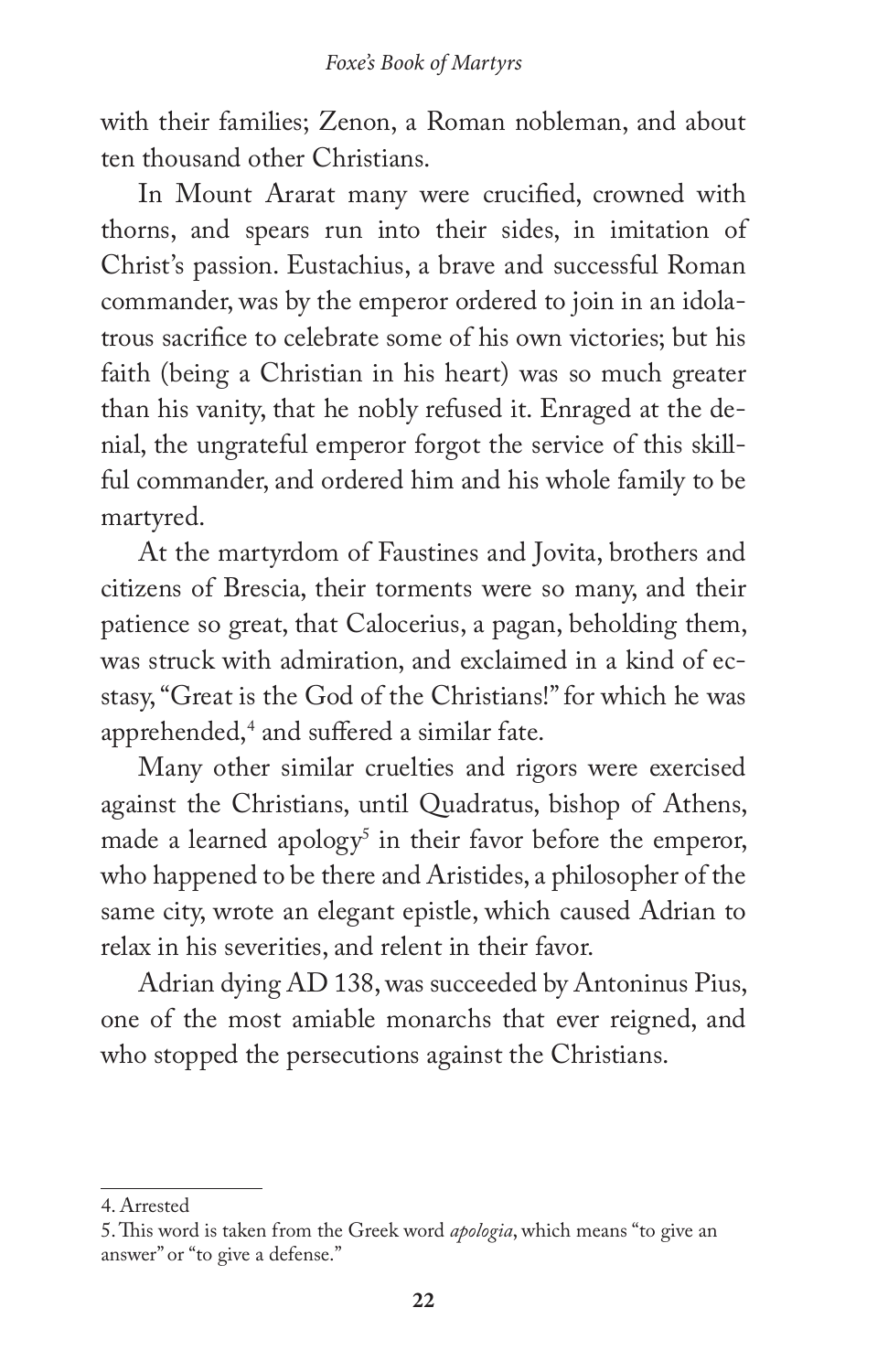### **THE FOURTH PERSECUTION UNDER MARCUS AURELIUS ANTONINUS, AD 162**

Marcus Aurelius, followed about the year of our Lord 161, a man of nature more stern and severe; and, although in study of philosophy and in civil government no less commendable, yet, toward the Christians sharp and fierce. Under him, the fourth persecution took place.

The cruelties used in this persecution were such that many of the spectators shuddered with horror at the sight, and were astonished at the intrepidity<sup>6</sup> of the sufferers. Some of the martyrs were obliged to pass, with their already wounded feet, over thorns, nails, sharp shells, etc. upon their points, others were scourged until their sinews and veins lay bare, and after suffering the most excruciating tortures that could be devised, they were destroyed by the most terrible deaths.

Germanicus, a young man, but a true Christian, being delivered to the wild beasts on account of his faith, behaved with such astonishing courage that several pagans became converts to a faith which inspired such fortitude.

Polycarp, the venerable bishop of Smyrna, hearing that persons were seeking for him, escaped, but was discovered by a child. After feeding the guards who apprehended him with a meal, he desired an hour in prayer, which being allowed, he prayed with such fervency, that his guards repented that they had been instrumental in taking him. He was, however, carried before the proconsul,<sup>7</sup> condemned, and burnt in the market place.

The proconsul then urged him, saying, "Swear, and I will release you;—reproach Christ." Polycarp answered, "Eighty and six years have I served him, and he never once wronged

<sup>6.</sup> Fearlessness

<sup>7.</sup> An official who governed a province in ancient Rome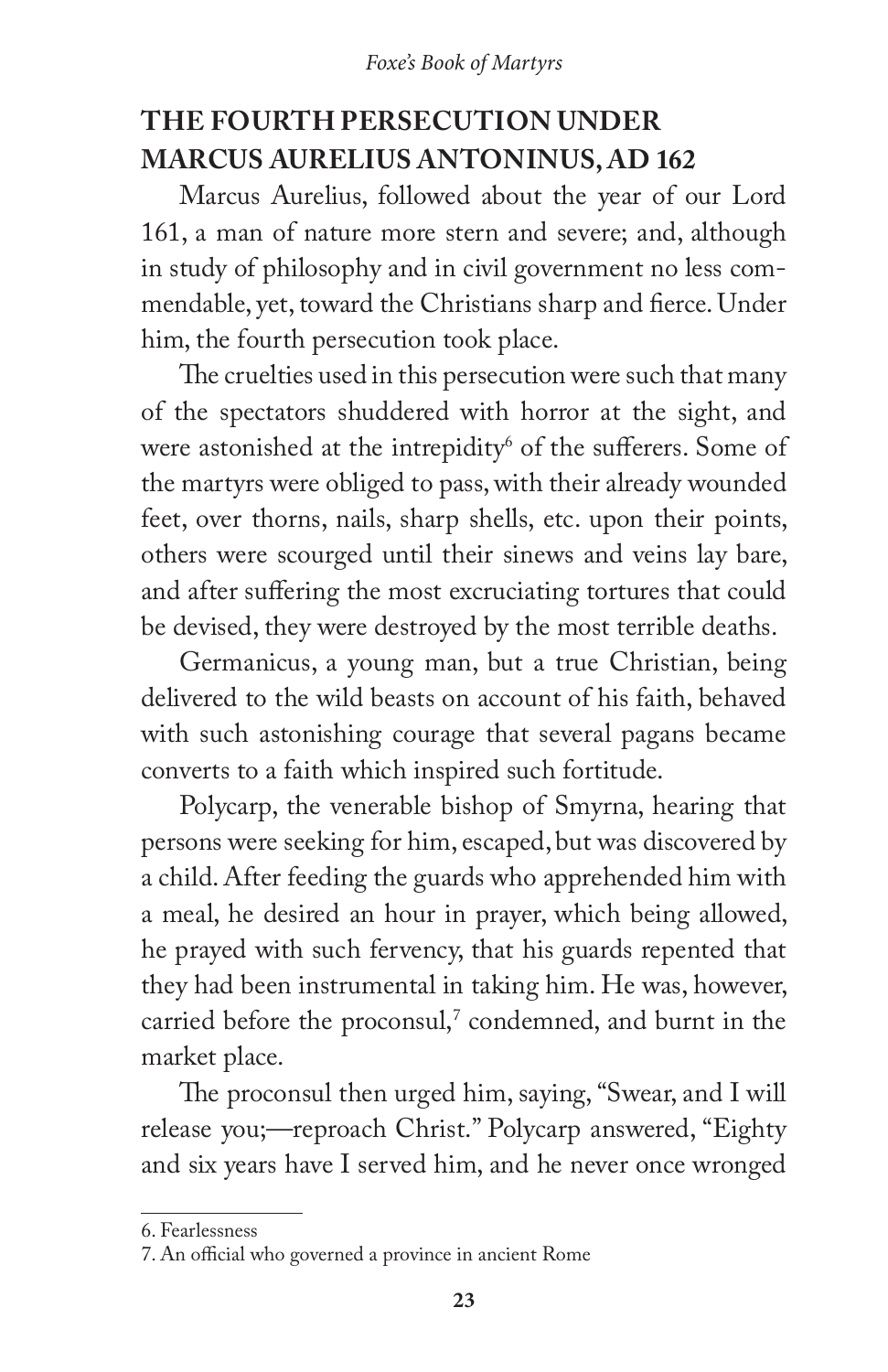me; how then shall I blaspheme my King, Who has saved me?" At the stake to which he was only tied, but not nailed as usual, as he assured them he should stand immovable, the flames, on their kindling the fagots, $^{\rm 8}$  encircled his body, like an arch, without touching him; and the executioner, on seeing this, was ordered to pierce him with a sword, when so great a quantity of blood flowed out as extinguished the fire. But his body, at the instigation of the enemies of the Gospel, especially Jews, was ordered to be consumed in the pile, and the request of his friends, who wished to give it Christian burial, rejected. They nevertheless collected his bones and as much of his remains as possible, and caused them to be decently interred.

Metrodorus, a minister, who preached boldly, and Pionius, who made some excellent apologies for the Christian faith, were likewise burnt. Carpus and Papilus, two worthy Christians, and Agatonica, a pious woman, suffered martyrdom at Pergamopolis, in Asia.

Felicitatis, an illustrious Roman lady, of a considerable family, and the most shining virtues, was a devout Christian. She had seven sons, whom she had educated with the most exemplary piety.

Januarius, the eldest, was scourged, and pressed to death with weights; Felix and Philip, the two next had their brains dashed out with clubs; Silvanus, the fourth, was murdered by being thrown from a precipice; and the three younger sons, Alexander, Vitalis, and Martial, were beheaded. The mother was beheaded with the same sword as the three latter.

Justin, the celebrated philosopher, became a martyr in this persecution.9 He was a native of Neapolis, in Samaria,

<sup>8.</sup> A bundle of sticks or twigs bound together for fuel

<sup>9.</sup> Justin is known in church history as "Justin Martyr."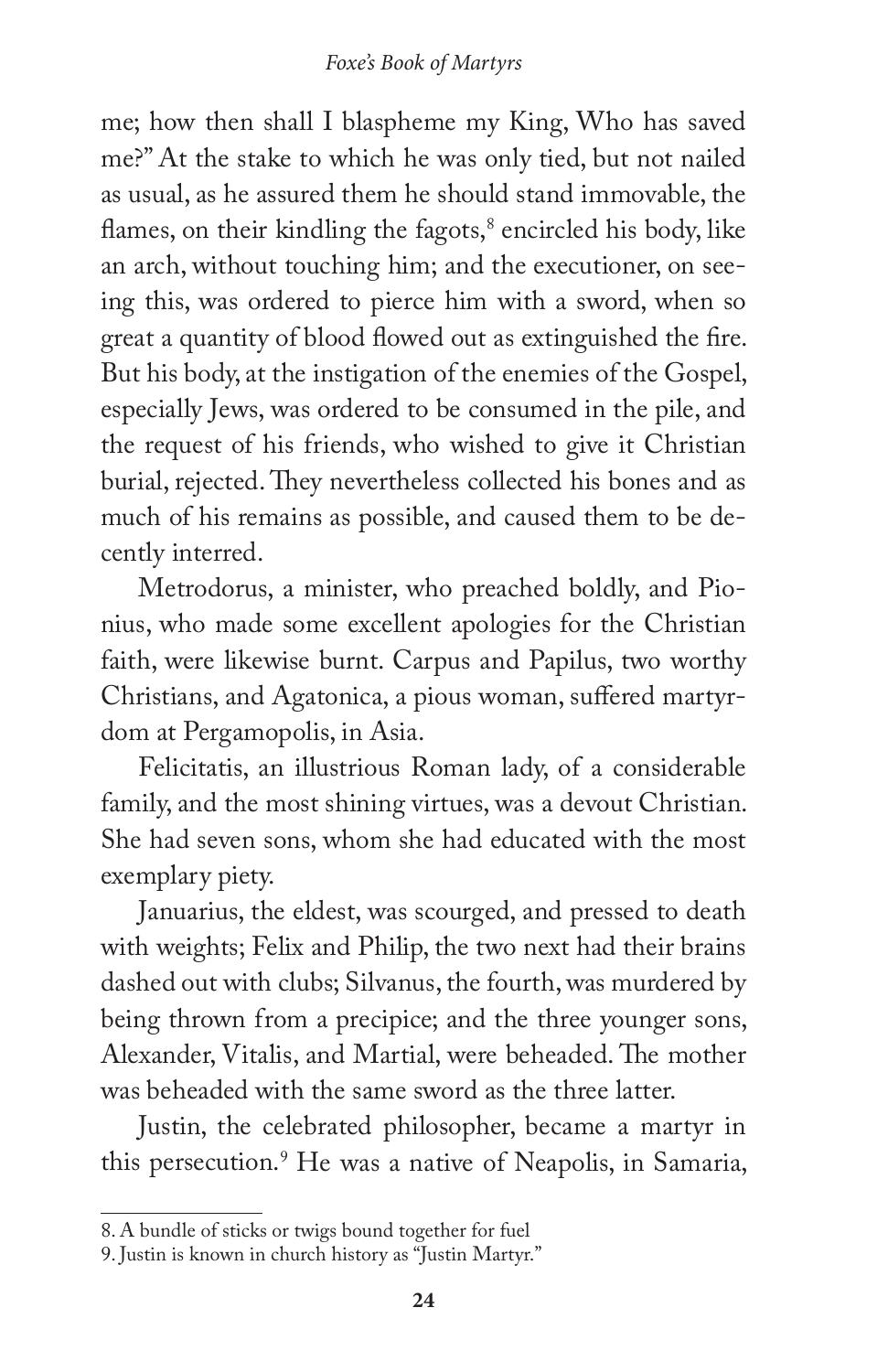#### *Foxe's Book of Martyrs*

and was born AD 103. Justin was a great lover of truth, and a universal scholar; he investigated the Stoic and Peripatetic philosophy, and attempted the Pythagorean; but the behavior of its professors disgusting him, he applied himself to the Platonic, in which he took great delight. About the year 133, when he was thirty years of age, he became a convert to Christianity, and then, for the first time, perceived the real nature of truth.

He wrote an elegant epistle to the Gentiles, and employed his talents in convincing the Jews of the truth of the Christian rites; spending a great deal of time in travelling, until he took up his abode in Rome, and fixed his habitation upon the Viminal mount.<sup>10</sup>

He kept a public school, taught many who afterward became great men, and wrote a treatise to confuse heresies of all kinds. As the pagans began to treat the Christians with great severity, Justin wrote his first apology in their favor. This piece displays great learning and genius, and occasioned the emperor to publish an edict in favor of the Christians.

Soon after, he entered into frequent contests with Crescens, a person of a vicious life and conversation, but a celebrated cynic philosopher; and his arguments appeared so powerful, yet disgusting to the cynic, that he resolved on, and in the sequel accomplished, his destruction.

The second apology of Justin, upon certain severities, gave Crescens the cynic an opportunity of prejudicing the emperor against the writer of it; upon which Justin, and six of his companions, were apprehended. Being commanded to sacrifice to the pagan idols, they refused, and were condemned to be scourged, and then beheaded; which sentence was executed with all imaginable severity.

<sup>10.</sup> The Viminal mount is one of the famous seven hills of Rome.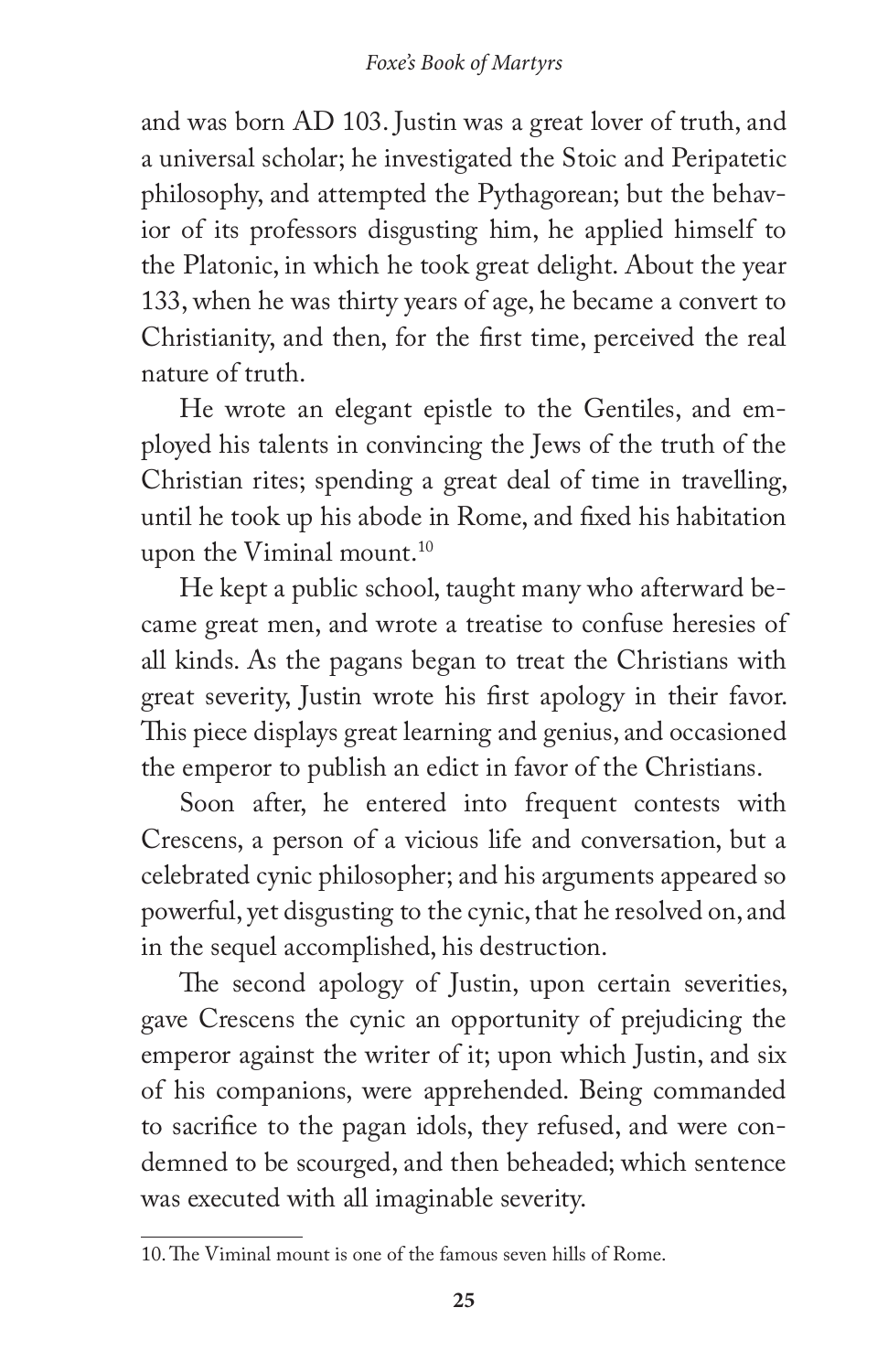Several were beheaded for refusing to sacrifice to the image of Jupiter; in particular Concordus, a deacon of the city of Spolito.

Some of the restless northern nations having risen in arms against Rome, the emperor marched to encounter them. He was, however, drawn into an ambuscade, $11$  and dreaded the loss of his whole army. Enveloped with mountains, surrounded by enemies, and perishing with thirst, the pagan deities were invoked in vain; when the men belonging to the militine, or thundering legion, who were all Christians, were commanded to call upon their God for succor. A miraculous deliverance immediately ensued; a prodigious quantity of rain fell, which, being caught by the men, and filling their dykes, afforded a sudden and astonishing relief. It appears that the storm which miraculously flashed in the face of the enemy so intimidated them, that part deserted to the Roman army; the rest were defeated, and the revolted provinces entirely recovered.

This affair occasioned the persecution to subside for some time, at least in those parts immediately under the inspection of the emperor; but we find that it soon after raged in France, particularly at Lyons, where the tortures to which many of the Christians were put, almost exceed the powers of description.

The names of these martyrs of Lyons include Vetius Agathus, a young man; Blandina, a Christian lady, of a weak constitution; Sanctus, a deacon of Vienna; red hot plates of brass were placed upon the tenderest parts of his body; Biblias, a weak woman, once an apostate. Attalus, of Pergamus; and Pothinus, the venerable bishop of Lyons, who was ninety years of age. Blandina, on the day when she and the three

<sup>11.</sup> an ambush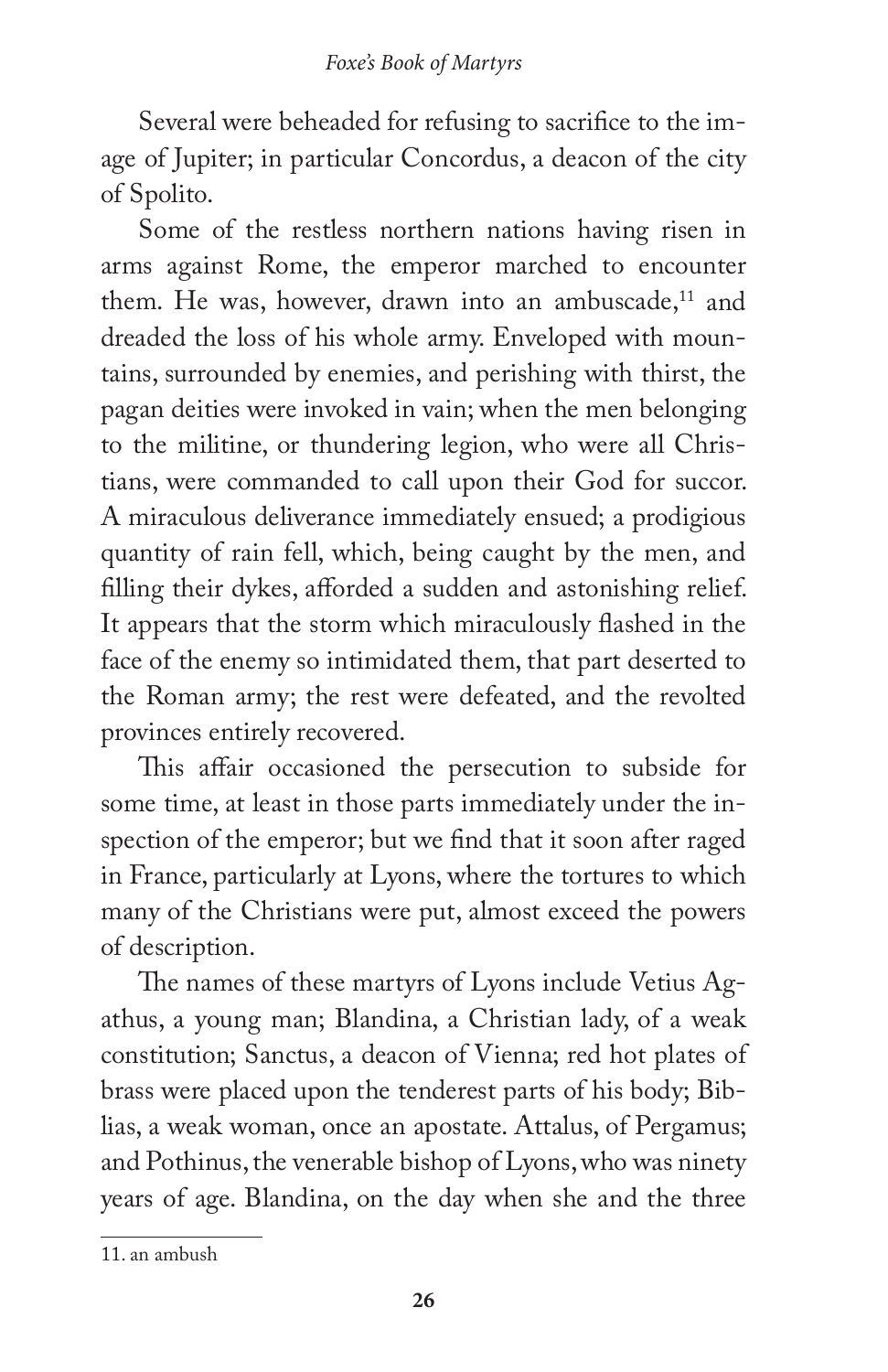other champions were first brought into the amphitheater, she was suspended on a piece of wood fixed in the ground, and exposed as food for the wild beasts; at which time, by her earnest prayers, she encouraged others. But none of the wild beasts would touch her, so that she was remanded<sup>12</sup> to prison. When she was again produced for the third and last time, she was accompanied by Ponticus, a youth of fifteen, and the constancy of their faith so enraged the multitude that neither the sex of the one nor the youth of the other were respected, being exposed to all manner of punishments and tortures. Being strengthened by Blandina, he persevered unto death; and she, after enduring all the torments heretofore mentioned, was at length slain with the sword.

When the Christians, upon these occasions, received martyrdom, they were ornamented, and crowned with garlands of flowers; for which they, in heaven, received eternal crowns of glory.

It has been said that the lives of the early Christians consisted of "persecution above ground and prayer below ground." Their lives are expressed by the Colosseum and the catacombs.

 Beneath Rome are the excavations which we call the catacombs, which were once temples and tombs. The early Church of Rome might well be called the Church of the Catacombs. There are some sixty catacombs near Rome, in which some six hundred miles of galleries have been traced, and these are not all. These galleries are about eight feet high and from three to five feet wide, containing on either side several rows of long, low, horizontal recesses, one above another like berths in a ship. In these the dead bodies were placed and the front closed, either by a single marble slab

<sup>12.</sup> Returned to prison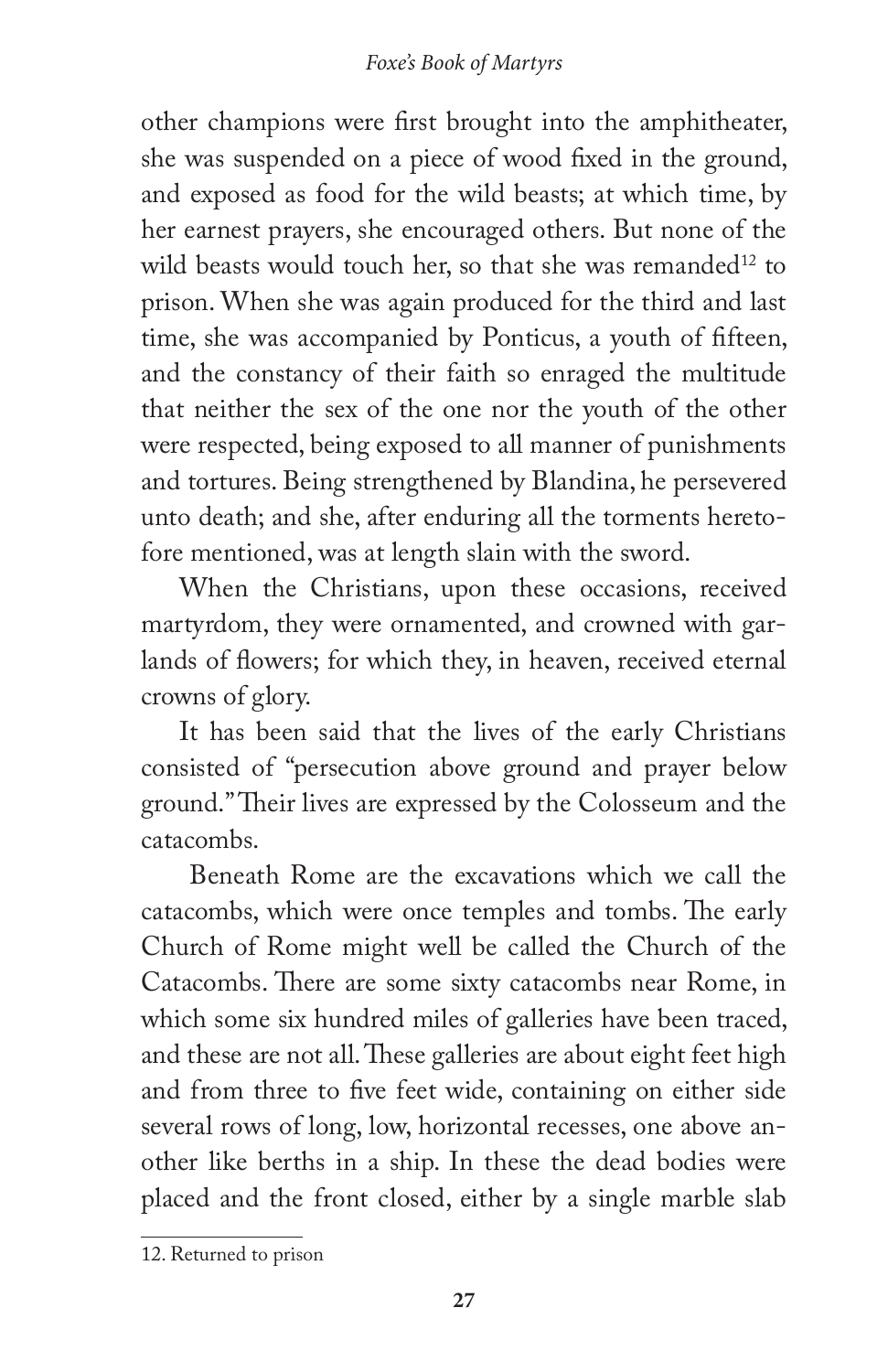or several great tiles laid in mortar. On these slabs or tiles, epitaphs<sup>13</sup> or symbols are graved or painted. Both pagans and Christians buried their dead in these catacombs. When the Christian graves have been opened the skeletons tell their own terrible tale. Heads are found severed from the body, ribs and shoulder blades are broken, bones are often calcined<sup>14</sup> from fire. But despite the awful story of persecution that we may read here, the inscriptions breathe forth peace and joy and triumph. Here are a few:

"Here lies Marcia, put to rest in a dream of peace." "Lawrence to his sweetest son, borne away of angels." "Victorious in peace and in Christ." "Being called away, he went in peace."

Remember when reading these inscriptions the story the skeletons tell of persecution, of torture, and of fire. But the full force of these epitaphs is seen when we contrast them with the pagan epitaphs, such as:

"Live for the present hour, since we are sure of nothing else."

"I lift my hands against the gods who took me away at the age of twenty though I had done no harm."

"Once I was not. Now I am not. I know nothing about it, and it is no concern of mine."

"Traveler, curse me not as you pass, for I am in darkness and cannot answer."

<sup>13.</sup> An epitaph is a tombstone inscription containing words in memory of the deceased person.

<sup>14.</sup> This means the bones were partially dissolved due to fire.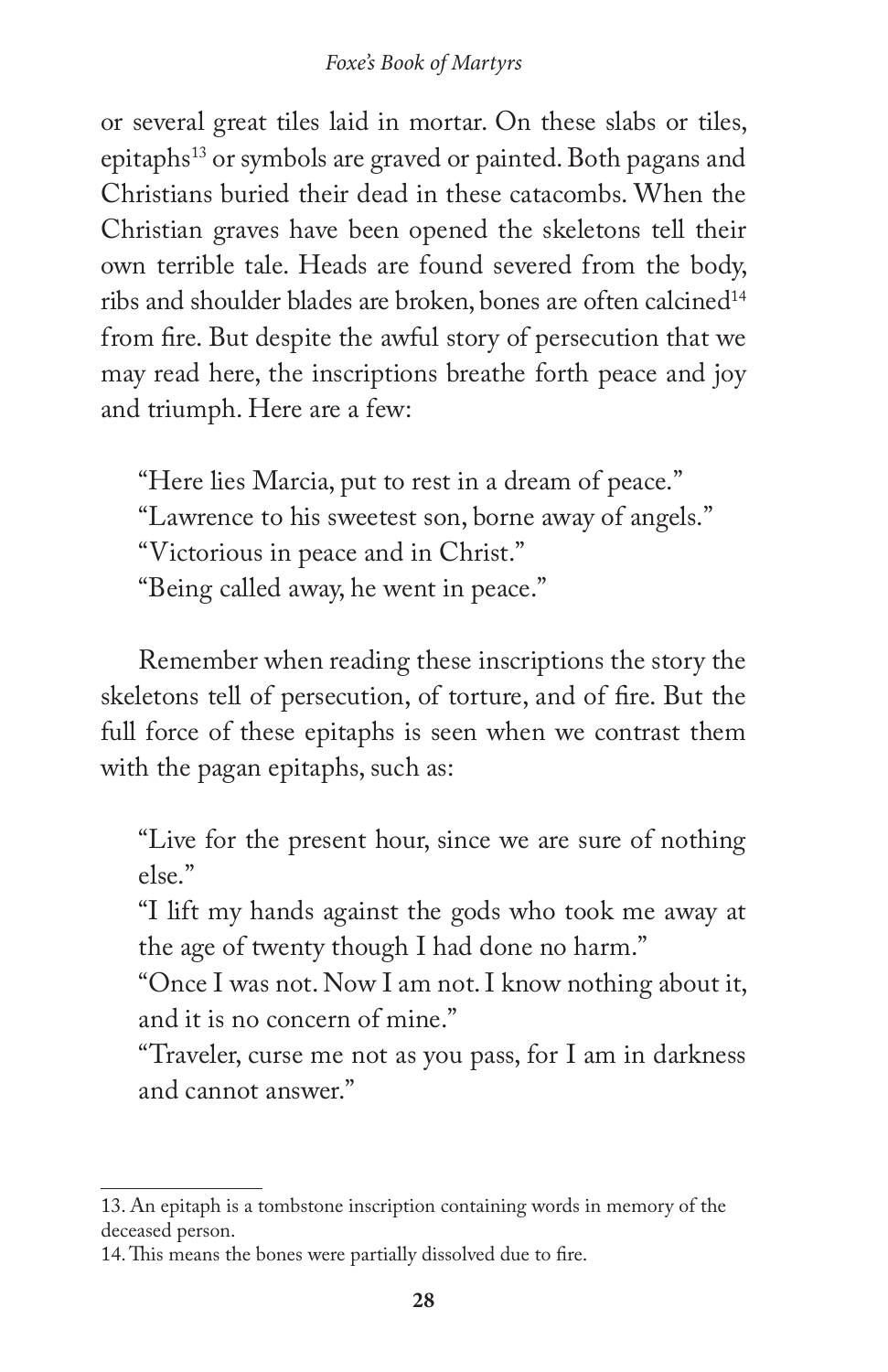The most frequent Christian symbols on the walls of the catacombs, are, the good shepherd with the lamb on his shoulder, a ship under full sail, harps, anchors, crowns, vines, and above all the fish.

#### **THE FIFTH PERSECUTION COMMENCING WITH SEVERUS, AD 192**

Severus, having been recovered from a severe fit of sickness by a Christian, became a great favorer of the Christians in general; but the prejudice and fury of the ignorant multitude prevailing, obsolete laws were put in execution against the Christians. The progress of Christianity alarmed the pagans, and they revived the stale calumny<sup>15</sup> of placing accidental misfortunes to the account of its professors, AD 192.

But, though persecuting malice raged, yet the Gospel shone with resplendent brightness; and, firm as an impregnable rock, withstood the attacks of its boisterous enemies with success. Tertullian, who lived in this age, informs us that if the Christians had collectively withdrawn themselves from the Roman territories, the empire would have been greatly depopulated.

Victor, bishop of Rome, suffered martyrdom in the first year of the third century, AD 201.

Leonidus, the father of the celebrated Origen, was beheaded for being a Christian. Many of Origen's hearers likewise suffered martyrdom; particularly two brothers, named Plutarchus and Serenus; another Serenus, Heron, and Heraclides, were beheaded. Rhais had boiled pitch poured upon her head, and was then burnt, as was Marcella her mother. Potainiena, the sister of Rhais, was executed in the same manner as Rhais had been; but Basilides, an officer belong-

<sup>15.</sup> A false, slanderous statement spoken against someone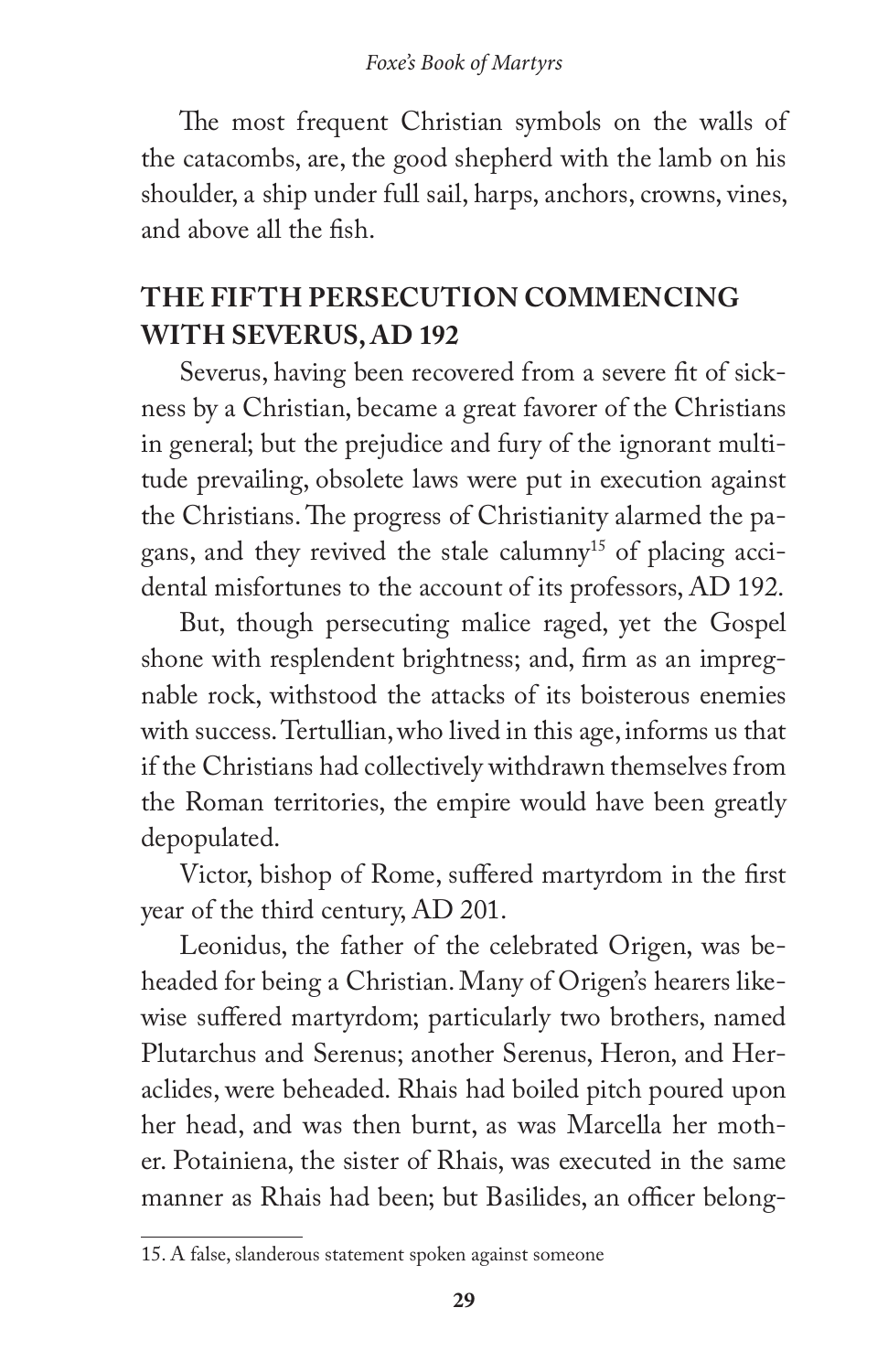ing to the army, and ordered to attend her execution, became her convert.

Basilides being, as an officer, required to take a certain oath, refused, saying, that he could not swear by the Roman idols, as he was a Christian. Struck with surprise, the people could not, at first, believe what they heard; but he had no sooner confirmed the same, than he was dragged before the judge, committed to prison, and speedily afterward beheaded.

Irenaeus, bishop of Lyons, was born in Greece, and received both a polite and a Christian education. It is generally supposed that the account of the persecutions at Lyons was written by himself. He succeeded the martyr Pothinus as bishop of Lyons, and ruled his diocese with great propriety; he was a zealous opposer of heresies in general, and, about AD 187, he wrote a celebrated tract against heresy.<sup>16</sup> Victor, the bishop of Rome, wanting to impose the keeping of Easter there, in preference to other places, it occasioned some disorders among the Christians. In particular, Irenaeus wrote him a synodical epistle, in the name of the Gallic churches. This zeal, in favor of Christianity, pointed him out as an object of resentment to the emperor; and in AD 202, he was beheaded.

The persecutions now extending to Africa, many were martyred in that quarter of the globe; the most particular of whom we shall mention.

Perpetua, a married lady, of about twenty-two years. Those who suffered with her were, Felicitas, a married lady, big with child at the time of her being apprehended, and Revocatus, catechumen of Carthage, and a slave. The names of the other prisoners, destined to suffer upon this occasion, were Sat-

<sup>16.</sup> This work is known as *Against Heresies*.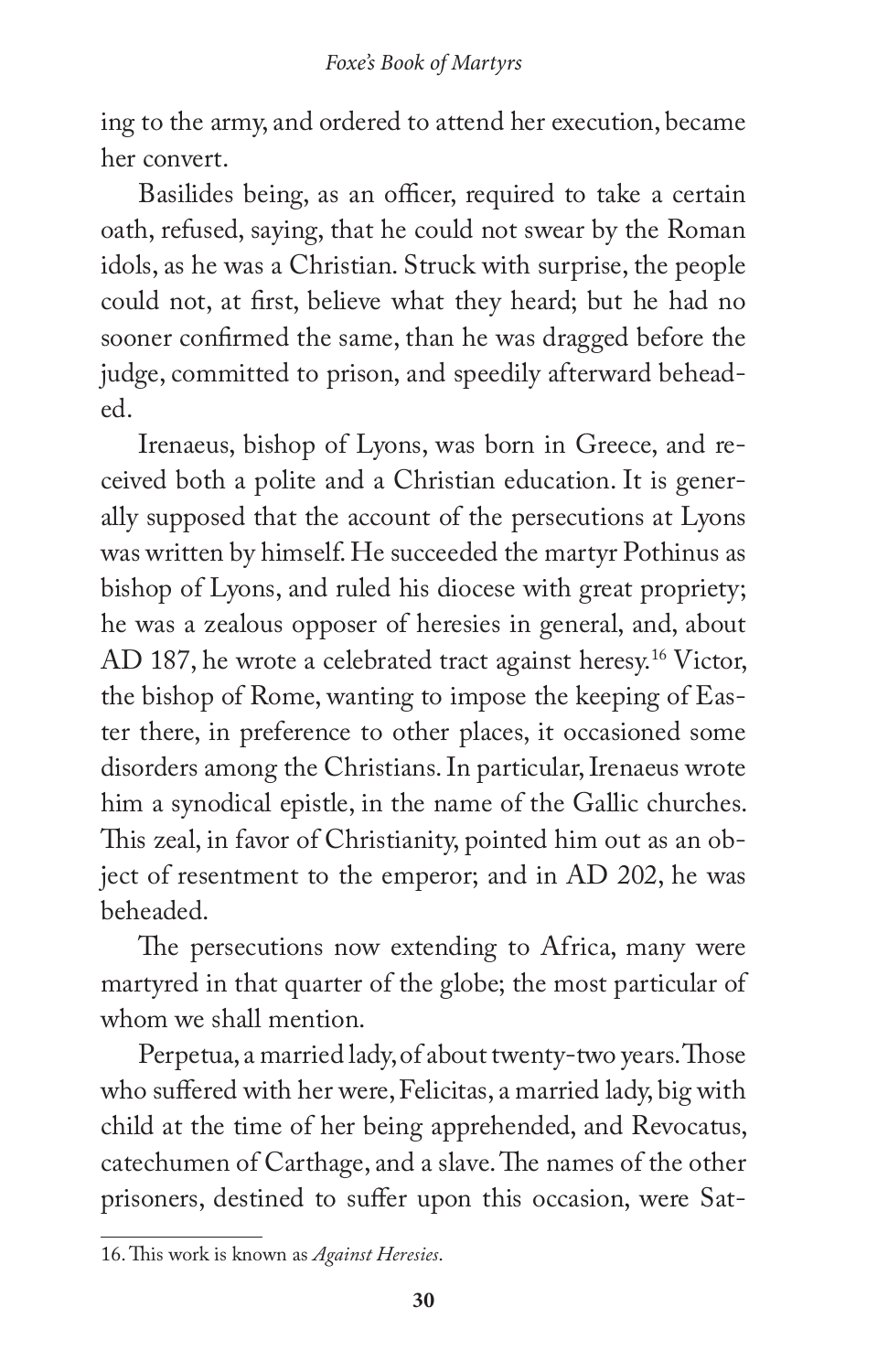urninus, Secundulus, and Satur. On the day appointed for their execution, they were led to the amphitheater. Satur, Saturninus, and Revocatus were ordered to run the gauntlet between the hunters, or such as had the care of the wild beasts. The hunters being drawn up in two ranks, they ran between, and were severely lashed as they passed. Felicitas and Perpetua were stripped, in order to be thrown to a mad bull, which made his first attack upon Perpetua, and stunned her; he then darted at Felicitas, and gored her dreadfully; but not killing them, the executioner did that office with a sword. Revocatus and Satur were destroyed by wild beasts; Saturninus was beheaded; and Secundulus died in prison. These executions were in the year 205, on the eighth day of March.

Speratus and twelve others were likewise beheaded; as was Andocles in France. Asclepiades, bishop of Antioch, suffered many tortures, but his life was spared.

Cecilia, a young lady of good family in Rome, was married to a gentleman named Valerian. She converted her husband and brother, who were beheaded; and the maximus, or officer, who led them to execution, becoming their convert, suffered the same fate. The lady was placed naked in a scalding bath, and having continued there a considerable time, her head was struck off with a sword, AD 222.

Calistus, bishop of Rome, was martyred, AD 224; but the manner of his death is not recorded; and Urban, bishop of Rome, met the same fate AD 232.

#### **THE SIXTH PERSECUTION UNDER MAXIMUS, AD 235**

AD 235, was in the time of Maximinus. In Cappadocia, the president, Seremianus, did all he could to exterminate the Christians from that province.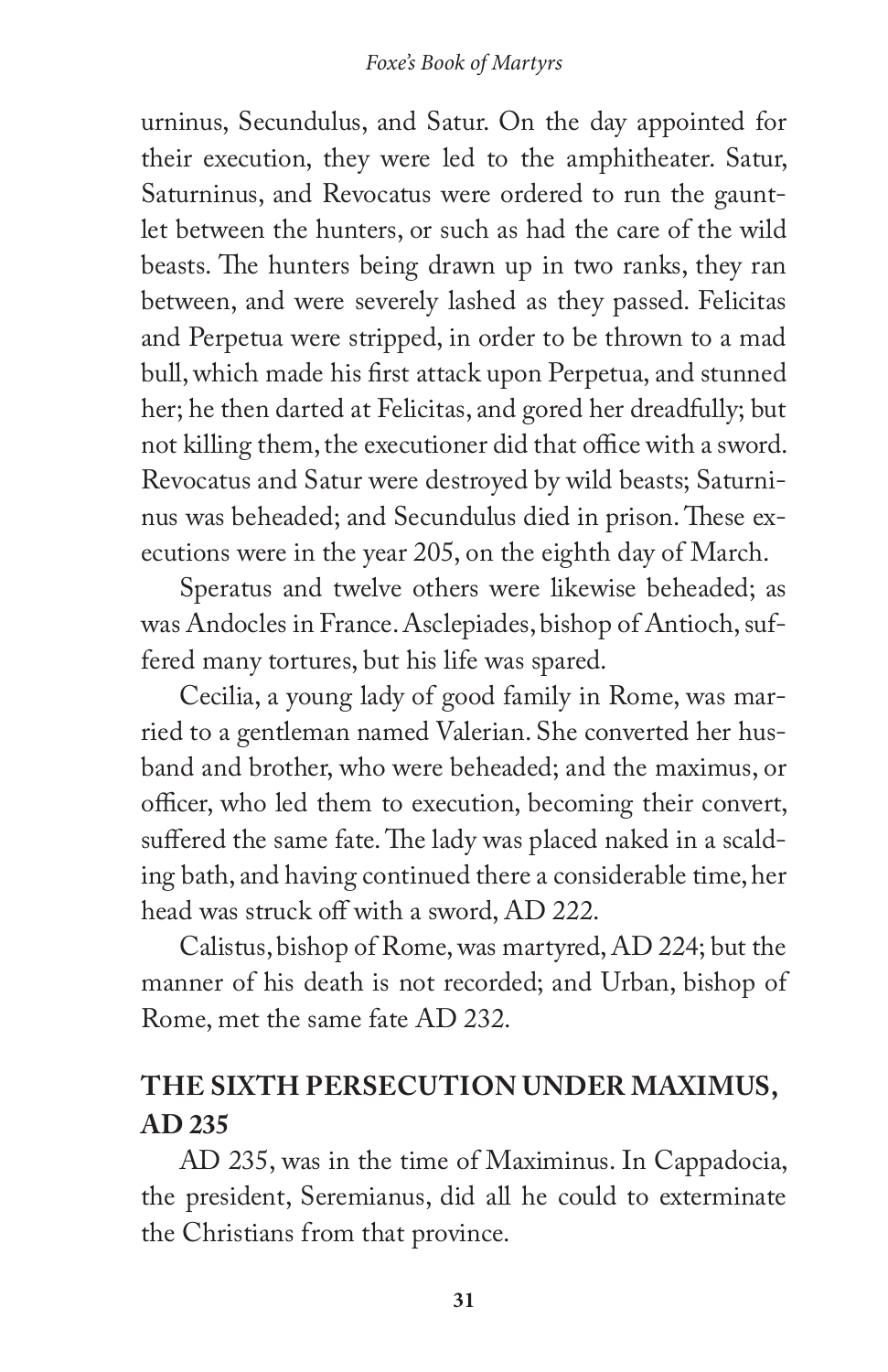The principal persons who perished under this reign were Pontianus, bishop of Rome; Anteros, a Grecian, his successor, who gave offence to the government by collecting the acts of the martyrs, Pammachius and Quiritus, Roman senators, with all their families, and many other Christians; Simplicius, senator; Calepodius, a Christian minister, thrown into the Tyber; Martina, a noble and beautiful virgin; and Hippolitus, a Christian prelate, tied to a wild horse, and dragged until he expired.

During this persecution, raised by Maximinus, numberless Christians were slain without trial, and buried indiscriminately in heaps, sometimes fifty or sixty being cast into a pit together, without the least decency.

The tyrant Maximinus dying, AD 238, was succeeded by Gordian, during whose reign, and that of his successor Philip, the Church was free from persecution for the space of more than ten years; but in AD 249, a violent persecution broke out in Alexandria, at the instigation of a pagan priest, without the knowledge of the emperor.

### **THE SEVENTH PERSECUTION UNDER DECIUS, AD 249**

This was occasioned partly by the hatred he bore to his predecessor Philip, who was deemed a Christian and was partly by his jealousy concerning the amazing increase of Christianity; for the heathen temples began to be forsaken, and the Christian churches thronged.

These reasons stimulated Decius to attempt the very extirpation of the name of Christian; and it was unfortunate for the Gospel, that many errors had, about this time, crept into the Church: the Christians were at variance with each other; self-interest divided those whom social love ought to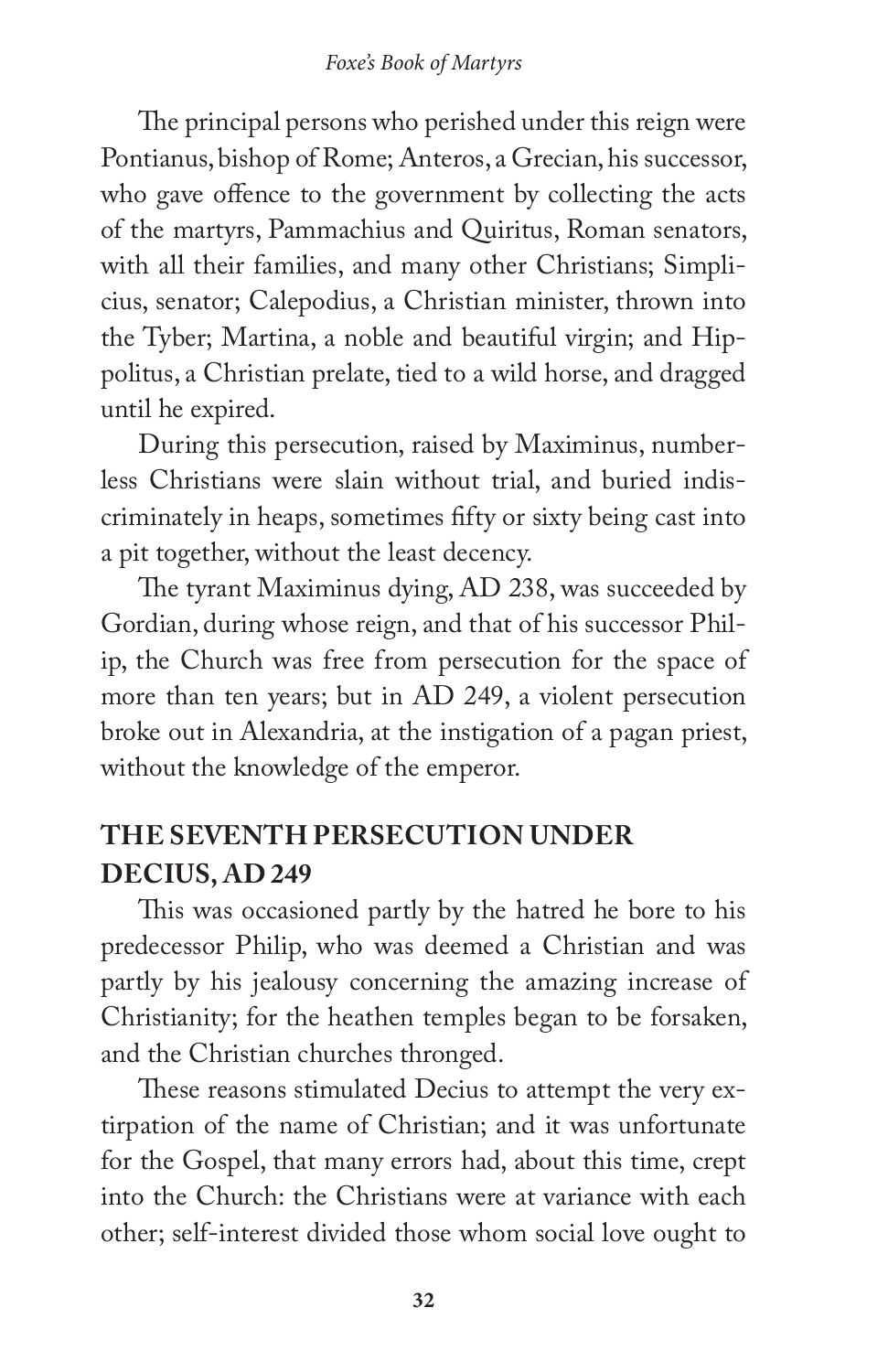have united; and the virulence of pride occasioned a variety of factions.

The heathens in general were ambitious to enforce the imperial decrees upon this occasion, and looked upon the murder of a Christian as a merit to themselves. The martyrs, upon this occasion, were innumerable; but the principal we shall give some account of.

Fabian, the bishop of Rome, was the first person of eminence who felt the severity of this persecution. The deceased emperor, Philip, had, on account of his integrity, committed his treasure to the care of this good man. But Decius, not finding as much as his avarice made him expect, determined to wreak his vengeance on the good prelate.17 He was accordingly seized; and on January 20, AD 250, he suffered decapitation.

Julian, a native of Cilicia, as we are informed by St. Chrysostom, was seized upon for being a Christian. He was put into a leather bag, together with a number of serpents and scorpions, and in that condition thrown into the sea.

Peter, a young man, amiable for the superior qualities of his body and mind, was beheaded for refusing to sacrifice to Venus. He said, "I am astonished you should sacrifice to an infamous woman, whose debaucheries even your own historians record, and whose life consisted of such actions as your laws would punish. No, I shall offer the true God the acceptable sacrifice of praises and prayers." Optimus, the proconsul of Asia, on hearing this, ordered the prisoner to be stretched upon a wheel, by which all his bones were broken, and then he was sent to be beheaded.

Nichomachus, being brought before the proconsul as a Christian, was ordered to sacrifice to the pagan idols. Nich-

<sup>17.</sup> Another word for "bishop."